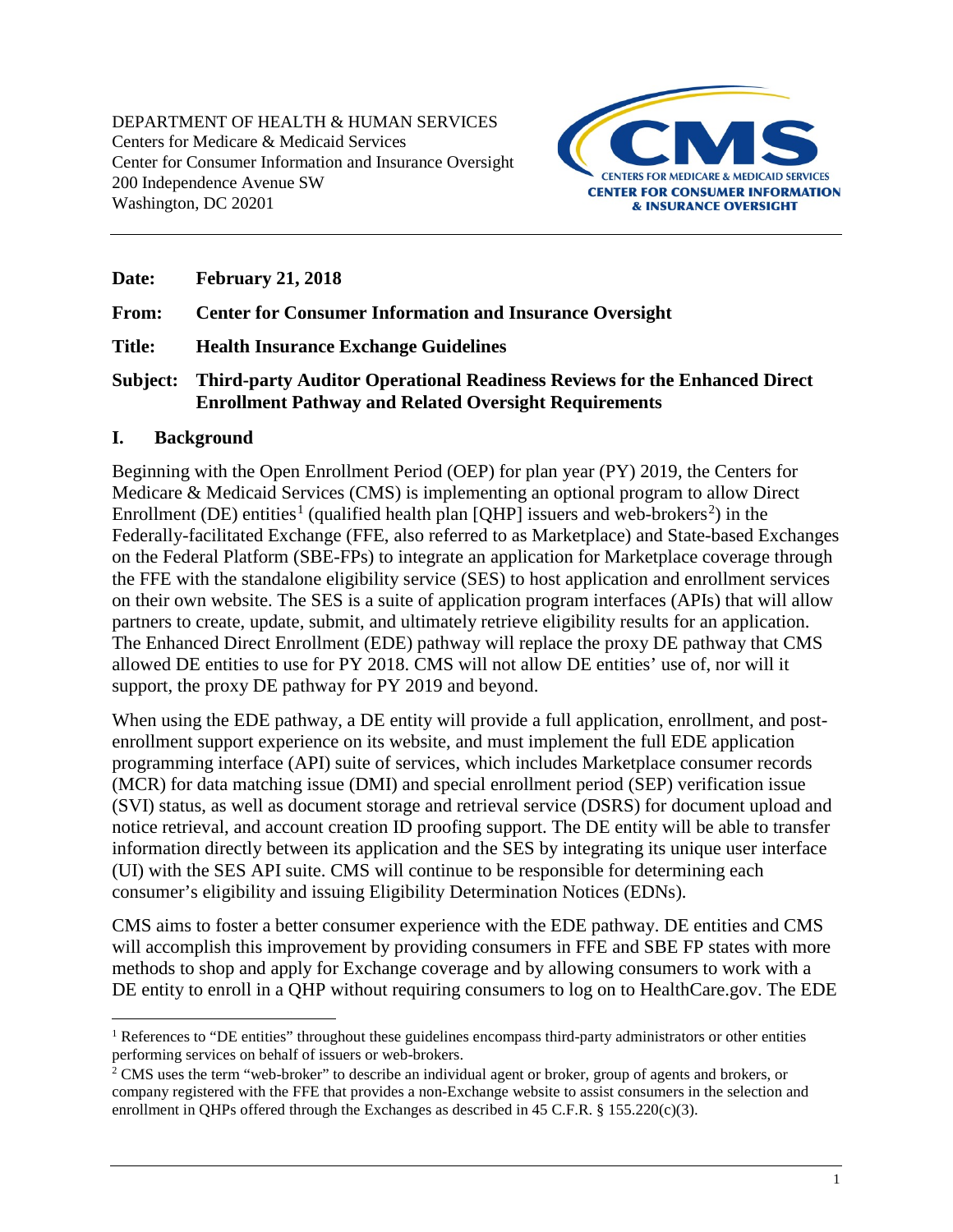approach will provide a DE entity with the data and tools necessary to fully manage customer relationships, including the ability to update applications when necessary, as well as to verify that consumers have effectuated policies, and assist consumers with remedying open consumer DMIs/SVIs and payment issues. CMS anticipates the EDE approach will result in increased effectuation rates.

These guidelines discuss requirements and considerations for DE entities' selection of an auditor, program requirements, and the scope of the operational readiness review (ORR) DE entities must undertake to demonstrate they are prepared to provide DE services through use of the EDE pathway.

The ORR is governed by the CMS Expedited Lifecycle (XLC) process. For PY 2019, a DE entity that wishes to participate in EDE will submit an ORR composed of two separate audit packages: a business requirements audit and a privacy and security audit. Each DE entity must engage an independent auditor to perform the audits and certify that the entity's website(s) and operations comply with the program requirements listed in [Table 2](#page-5-0) and [Table 3](#page-10-0) of this guidance prior to CMS approving the DE entity to use the EDE pathway.

The ORR process and CMS approval are necessary because of the effects a DE entity's processes may have on the HealthCare.gov information technology (IT) platform and consumers' eligibility applications.

CMS will conduct ongoing oversight of each DE entity in a manner consistent with that provided in previous plan years, including regular oversight of the entity's applications in its production and testing environments for completeness and accuracy. Consistent with the application requirements detailed in this document and the EDE Agreement, CMS requires each DE Entity using EDE to maintain a testing environment that accurately represents its production environment and the EDE pathway, including functional use of all EDE APIs.

## *A. Authority*

Pursuant to 45 C.F.R. §§ 155.220(c)(3)(i), 155.221, 156.265(b), and 156.1230, a DE entity must comply with applicable requirements, including demonstrating operational readiness to use the EDE pathway. The Department of Health & Human Services (HHS) may immediately suspend the DE entity's ability to transact information with the FFE if CMS discovers circumstances that pose unacceptable or unmitigated risk to FFE operations or FFE IT systems.

Pursuant to 45 C.F.R. § 155.221, a DE entity must retain an independent third-party auditor to validate compliance with program requirements (see Section [IV](#page-10-1) for guidance pertaining to the selection of an auditor). The DE entity will identify the auditor(s) it has selected for verifying program compliance in each of the two agreements the entity must sign with CMS: an EDE Agreement, which sets forth consumer communication and operational requirements, and an Interconnection Security Agreement (ISA), which sets forth privacy and security requirements. If an entity allows other DE entities to access its approved EDE pathway, CMS will permit the auditor(s) hired by the entity providing the EDE pathway to conduct the audit of the pathway for both the entity providing the pathway and for the entities accessing the pathway.

CMS will consider auditors to be downstream and delegated entities of a DE entity in accordance with 45 C.F.R. § 156.340 and the QHP Issuer Agreement for QHP issuers, and in accordance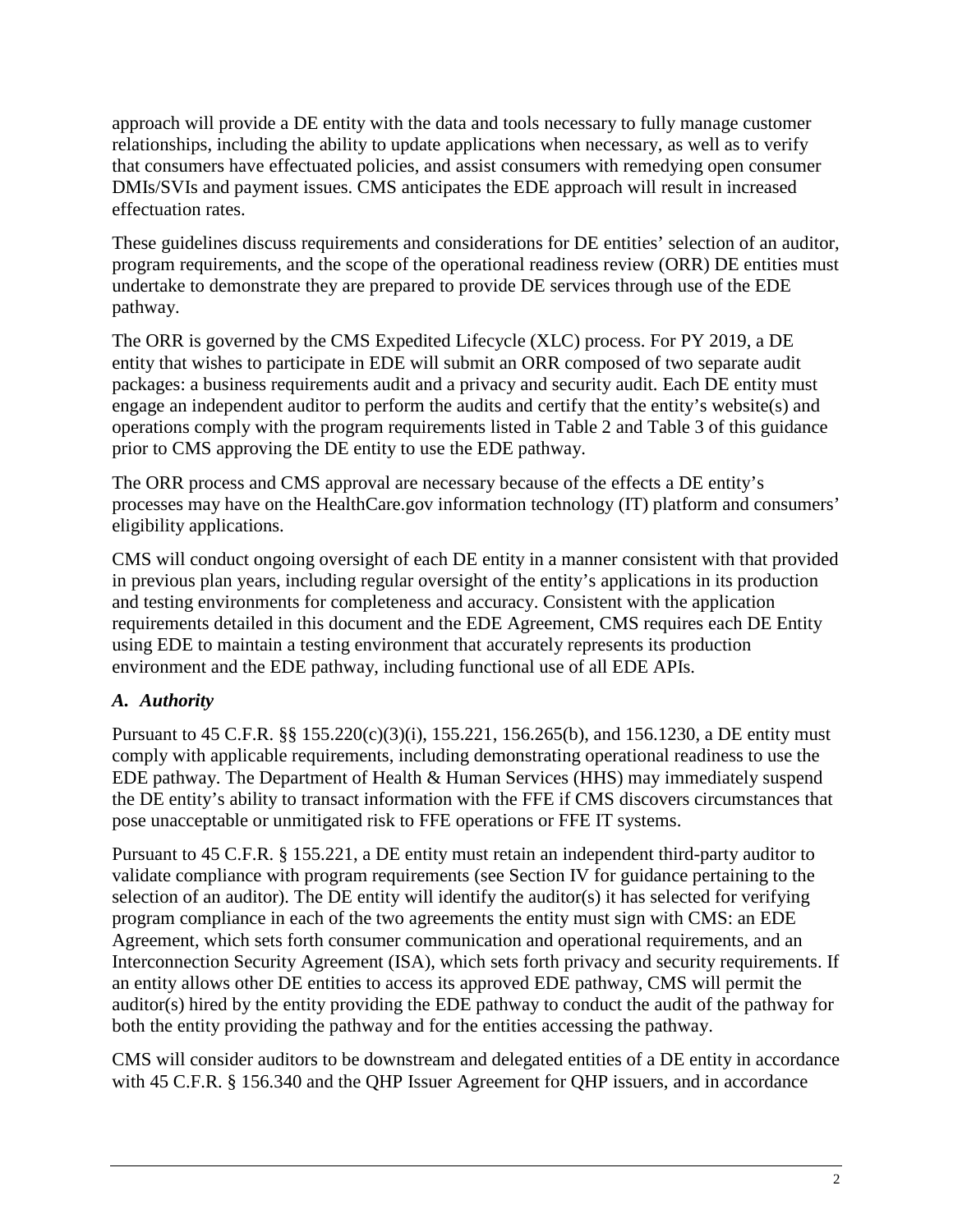with the Web-broker Agreement for web-brokers. The DE entity will be responsible for auditor performance and for compliance with applicable program requirements.

### **II. Enhanced Direct Enrollment Business Requirements**

#### *A. Application Phase Options*

CMS is offering DE entities three phases for hosting applications using the EDE pathway. In addition to hosting an application, a DE entity will need to integrate with the full EDE API suite. A DE entity may choose to implement Phase 1, 2, or 3 for the PY 2019 OEP (described below). The DE entity must commit to a phase prior to initiating its application audit because the ORR audit must reflect the compliance of the DE entity's operational EDE pathway. After conducting the audit for the upcoming OEP, the DE entity must not change phases without consulting CMS.

If a DE entity decides to switch to a different phase after its auditor has completed the business requirements audit, the auditor must re-conduct portions of the business requirements audit to account for any changes in the EDE pathway necessary to implement the newly selected phase. If the DE entity switches to a different phase after CMS has completed its review of the DE entity's business requirements audit for the phase the DE entity initially selected, CMS will review portions of the business audit requirements package for the newly selected phase as CMS resources allow. In such a scenario, CMS does not anticipate the auditor would need to reconduct the DE entity's privacy and security audit.

A DE entity that implements Phases 1 or 2 is required to implement screening questions to redirect consumers whose circumstances it is unable to support to other supported application and enrollment channels. A DE entity will be required to support consumer-reported Changes in Circumstances (CiCs) and SEPs during and outside of the OEP, as well as supporting reenrollment application activities. [Table 1](#page-2-0) describes each of the three end-state phases and explains their benefits.

<span id="page-2-0"></span>

| <b>End State Phases</b>                                                     | <b>Description</b>                                                                                                                                                                                                                                  | <b>Benefits</b>                                                                                                                                |
|-----------------------------------------------------------------------------|-----------------------------------------------------------------------------------------------------------------------------------------------------------------------------------------------------------------------------------------------------|------------------------------------------------------------------------------------------------------------------------------------------------|
| Phase 1: Host Simplified<br>Application (App 2.0) + EDE<br><b>API Suite</b> | The DE entity hosts an application that<br>cannot support all application scenarios, but<br>will support only a subset of application<br>scenarios equivalent to the current<br>streamlined application user interface (App<br>2.0) implementation. | The DE entity could leverage the<br>application created for proxy DE (if<br>applicable) to reduce the amount of UI<br>implementation required. |

#### **Table 1. Application End State Phases**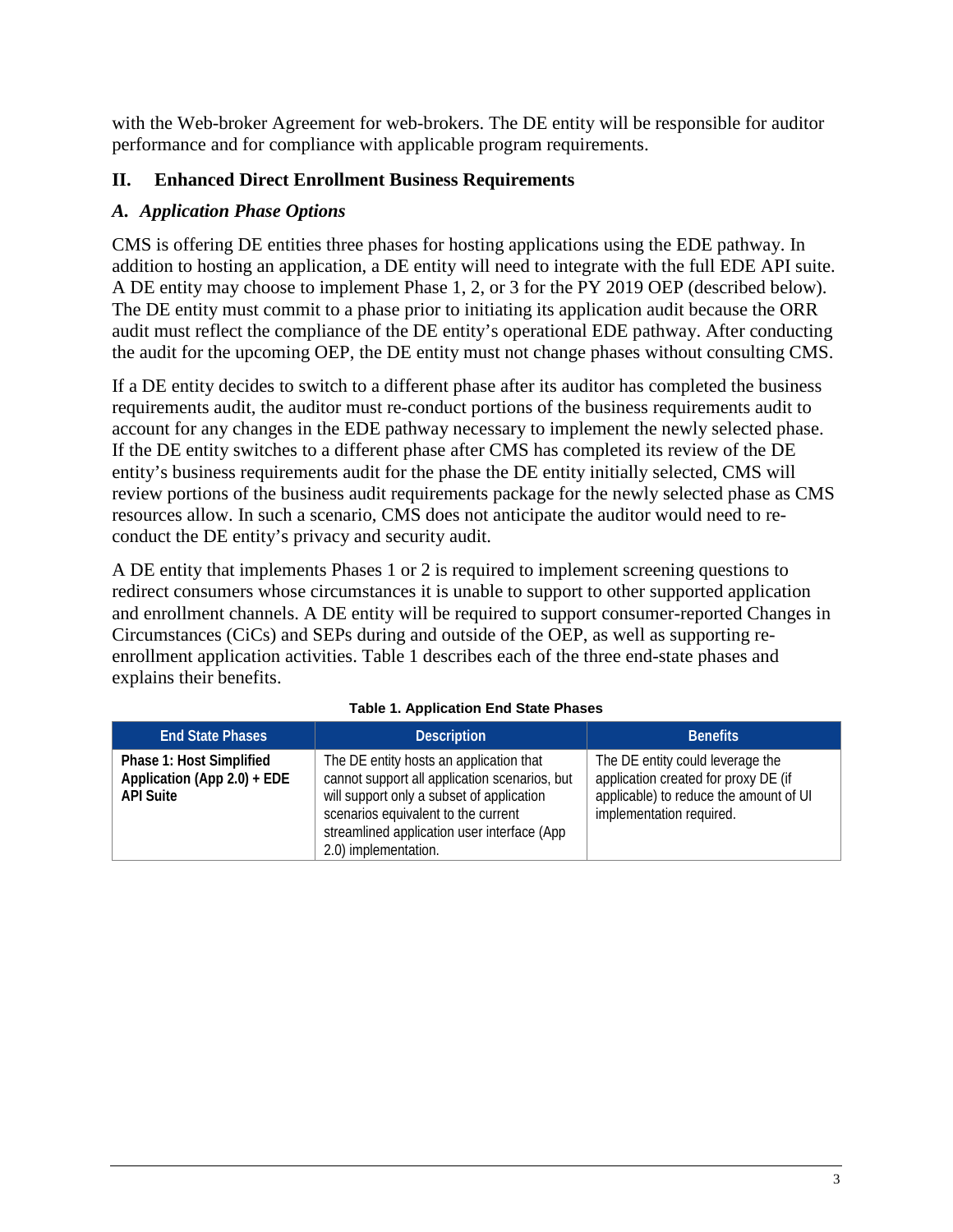| <b>End State Phases</b>                                                                  | <b>Description</b>                                                                                                                                                                                                                                                                                                                                                                                                                                                                                                                                                                    | <b>Benefits</b>                                                                                                                                                                                                                                                    |
|------------------------------------------------------------------------------------------|---------------------------------------------------------------------------------------------------------------------------------------------------------------------------------------------------------------------------------------------------------------------------------------------------------------------------------------------------------------------------------------------------------------------------------------------------------------------------------------------------------------------------------------------------------------------------------------|--------------------------------------------------------------------------------------------------------------------------------------------------------------------------------------------------------------------------------------------------------------------|
| Phase 2: Host Expanded<br><b>Simplified Application (App</b><br>$2.0+$ ) + EDE API Suite | The DE entity hosts an application that<br>cannot support all application scenarios. The<br>scenarios supported include the following:<br>• All scenarios covered by App 2.0<br>• Full-time student<br>• Pregnant application members<br>• Non-U.S. citizens<br>• Naturalized U.S. citizens<br>• Application members who do not provide<br>a Social Security Number (SSN)<br>Application members with a different<br>٠<br>name than the one on their SSN cards<br>• Incarcerated application members<br>• Application members who previously were<br>in foster care<br>• Stepchildren | The DE entity could leverage the<br>application created for proxy DE (if<br>applicable) to reduce the amount of UI<br>implementation required. EDE<br>development would be streamlined, since<br>not all application questions would be in<br>scope.               |
| Phase 3: Host Complete<br>Application + EDE API Suite                                    | The DE entity hosts an application that<br>supports all application scenarios<br>(equivalent to existing Classic<br>application/App 3.0):<br>• All scenarios covered in Phase 2<br>American Indian and Alaskan Native<br>٠<br>application members                                                                                                                                                                                                                                                                                                                                     | The DE entity would provide and service<br>the full span of consumer scenarios.<br>Additionally, the entity would no longer be<br>required to support integration with the<br>standard DE security assertion markup<br>language (SAML) double redirect<br>process. |

In addition to the Application UI, DE entities are required to provide account management functions for consumers and conduct communications about their application and coverage status. These communications include, but are not limited to, providing statuses on the application and enrollment, DMIs and SVIs, enrollment periods, notices that are generated by the FFE, facilitating document uploads for DMIs and SVIs, and updating and reporting changes to application and enrollment information. Additional requirements for communications will be released at a later date.

# *B. Audit Resources*

CMS will provide the following resources and templates for auditors to review and/or complete as part of each ORR audit. The resources will be available on CMS zONE at the following link: [https://zone.cms.gov/document/enhanced-direct-enrollment-ede-documents-and-materials.](https://zone.cms.gov/document/enhanced-direct-enrollment-ede-documents-and-materials)

i. Business Requirements Audit Resources

CMS will provide an auditor resources package that will contain the following:

- *Business Requirements Audit Report Template*: The template will provide an outline and instructions for the contents of the business requirements audit report. Auditors will use this template to document a DE entity's compliance with all business requirements, including those that the auditor has reviewed using CMS-provided toolkits.
- *Toolkits*: The auditor resources package will contain multiple toolkits, each of which will correspond with one or more of the business requirements set forth in [Table 2.](#page-5-0) Each toolkit will provide testing scenarios that the auditor will use to verify the DE entity's compliance with the corresponding requirement(s). Each toolkit will contain a template that lists each scenario or requirement and provides a space for the auditor to indicate the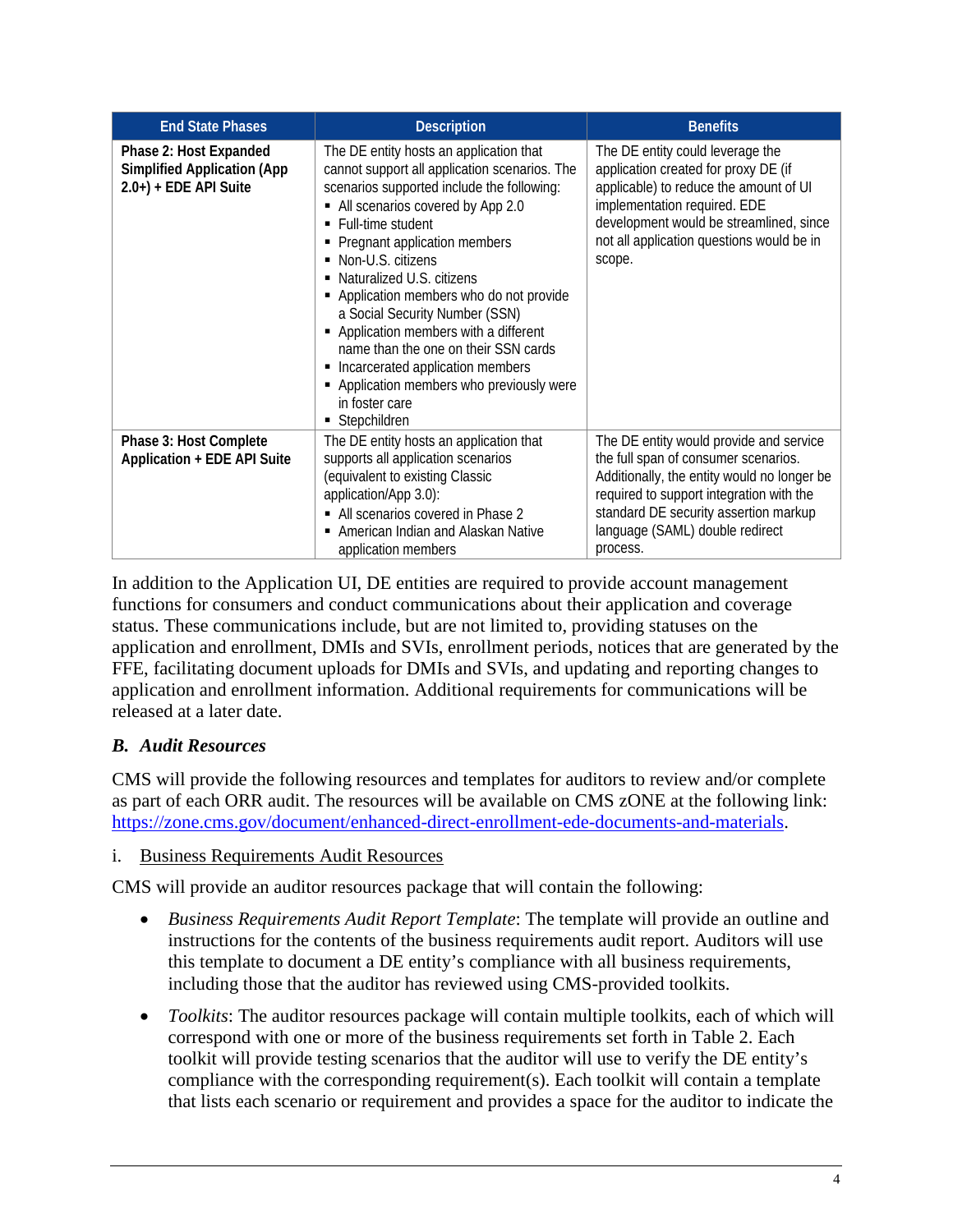DE entity's compliance. The DE entity must submit the completed templates to CMS as part of the business requirements audit package. CMS anticipates it will provide toolkits for Eligibility Results Testing, API Functional Integration Testing, Application Audit, UI Validation, and Consumer Communications requirements.

• *Phase-specific Requirements*: Some of the toolkits will include unique requirements, depending on the application phase that the DE entity has chosen to implement. For example, the Application Audit toolkit will encompass three separate toolkits, one for each of the three application phases (Phase 1, Phase 2, and Phase 3). Each toolkit will contain detail on specific questions that auditors must ask and any allowable flexibilities in question wording, question order, and question answer options for that specific phase. The auditor will use the phase-specific toolkit that corresponds with the application phase the DE entity has selected to implement to review the application UI on the DE entity's website and to assess the DE entity's compliance with the EDE application requirements. The auditor will use the Application Audit toolkit to verify the DE entity's compliance with Application UI requirements. CMS will provide additional information on the other toolkits as it becomes available.

#### ii. Privacy and Security Audit Resources

- *Framework for the Independent Assessment of Security and Privacy Controls (Framework)*: The Framework will provide an overview of the independent security and privacy assessment requirements. The auditor should review the Framework prior to conducting the privacy and security audit.
- *System Security and Privacy Plan (SSP) Workbook and Final SSP*: The DE entity will use the SSP Workbook to create a final SSP, which will include detailed information about the DE entity's implementation of security and privacy controls. The auditor will review the SSP Workbook and final SSP to inform its assessment of the DE entity's compliance with the required privacy and security controls.
- *Security Privacy Assessment Test Plan (SAP) Template*: The SAP will contain a highlevel description of the critical items that the auditor must test. The auditor should review this document prior to conducting the privacy and security audit.
- *Security Privacy Assessment Report (SAR) Template*: The auditor will be required to use this template to create a SAR. The SAR will verify that the DE entity has implemented the required privacy and security controls correctly.

#### *C. Business Audit Scope*

An auditor will complete a business requirements audit to ensure the DE entity has complied with applicable requirements as defined in this guidance. A DE entity must submit the resulting business requirements audit package to CMS. The auditor may define its own methodology to conduct the business requirements audit within the parameters defined in [Table 2,](#page-5-0) which summarizes the review areas and review standards for the business requirements.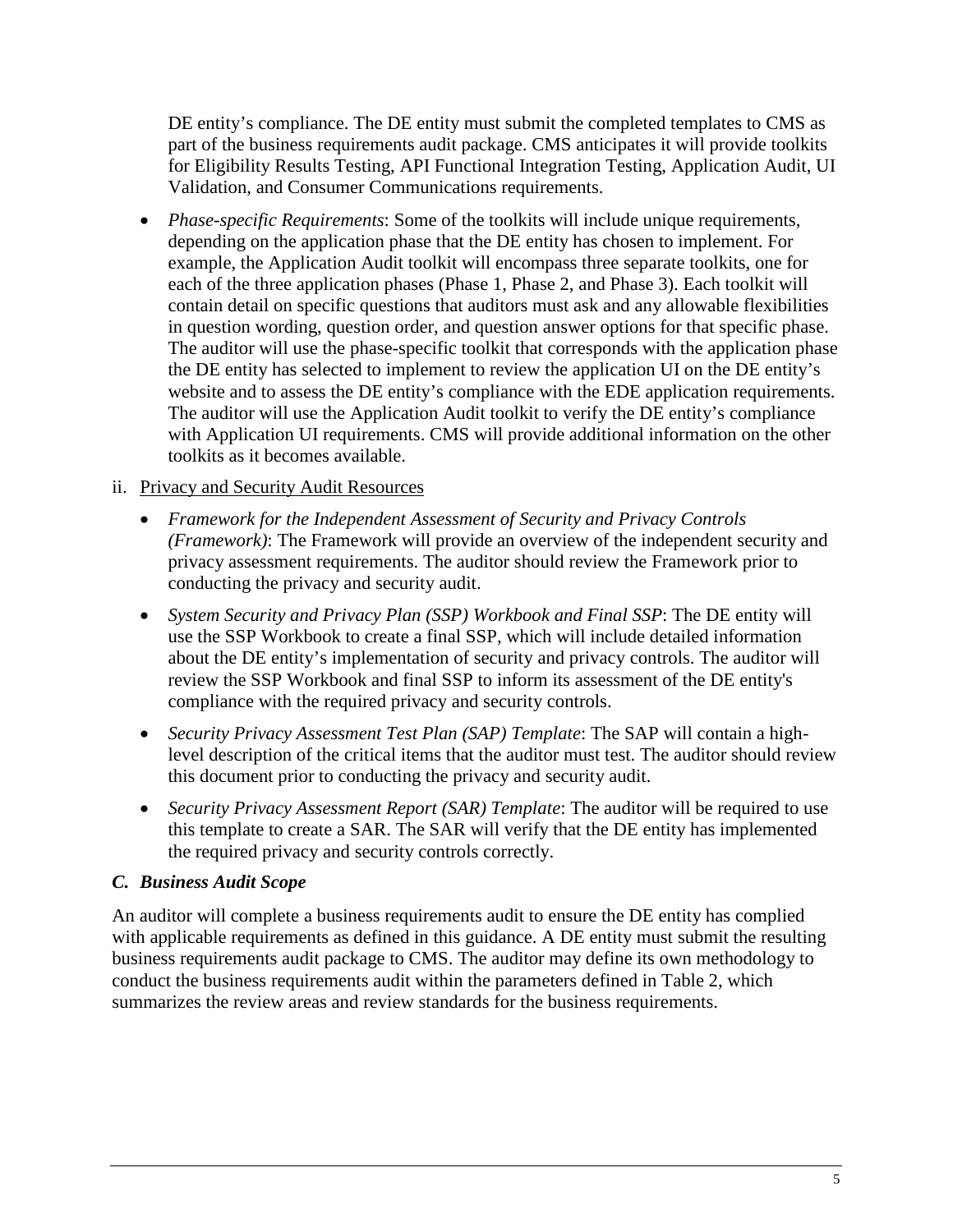<span id="page-5-0"></span>

| <b>Review Category</b>                                                                     | <b>Requirement and Audit Standard</b>                                                                                                                                                                                                                                                                                                                                                                                                                                                                                                                                                                                                                                                                                                                                                                                                                                                                                                                                                                                                                                                                                                                                                                                                                                                                                                                                                                                                                                                                                                                                                                                                                                                                                                                                                                                                                                                                                                                                                                                                                                                                                                                                                                                                                     |
|--------------------------------------------------------------------------------------------|-----------------------------------------------------------------------------------------------------------------------------------------------------------------------------------------------------------------------------------------------------------------------------------------------------------------------------------------------------------------------------------------------------------------------------------------------------------------------------------------------------------------------------------------------------------------------------------------------------------------------------------------------------------------------------------------------------------------------------------------------------------------------------------------------------------------------------------------------------------------------------------------------------------------------------------------------------------------------------------------------------------------------------------------------------------------------------------------------------------------------------------------------------------------------------------------------------------------------------------------------------------------------------------------------------------------------------------------------------------------------------------------------------------------------------------------------------------------------------------------------------------------------------------------------------------------------------------------------------------------------------------------------------------------------------------------------------------------------------------------------------------------------------------------------------------------------------------------------------------------------------------------------------------------------------------------------------------------------------------------------------------------------------------------------------------------------------------------------------------------------------------------------------------------------------------------------------------------------------------------------------------|
| <b>Identity Proofing</b><br>Implementation                                                 | - Requirement: The DE entity must conduct identity proofing for consumers entering the EDE pathway<br>for enrollments through both consumer and agent/broker pathways. The DE entity must conduct<br>identity proofing prior to submitting a consumer's application to the FFE. If the DE entity is unable to<br>complete identity proofing of the consumer, the DE entity must either route the consumer to the<br>traditional DE double-redirect pathway or direct the consumer to the FFE (HealthCare.gov or the<br>Marketplace Call Center at 1-800-318-2596 [TTY: 1-855-889-4325]).<br>Remote Identity Proofing/Fraud Solutions Archive Reporting Service (RIDP/FARS) or Third-<br>Party Identity Proofing Services: CMS will make the FFE RIDP/FARS or other third-party<br>identity proofing service available. The DE entity does not need to use third-party identity<br>proofing if it already uses the approved FFE RIDP service. If the DE entity uses the FFE RIDP<br>service, it must use the RIDP service only after confirming the consumer is seeking coverage in<br>a state supported by the FFE/federal platform, but prior to submitting the application. If the DE<br>entity uses a third-party identity proofing service, the service must be Federal Identity,<br>Credential, and Access Management (FICAM) Trust Framework Solutions (TFS)-approved, and<br>the DE entity must be able to produce documentary evidence that each applicant has been<br>successfully identity proofed. Documentation related to a third-party service could be requested<br>in an audit or investigation by CMS (or its designee), pursuant to the EDE Agreement.<br>Applicants do not need to be ID proofed on subsequent interactions with the DE entity if the<br>applicant creates an account (i.e., username and password) on the DE entity site.<br>- Review Standard: If the DE entity uses the FFE RIDP service, the auditor must verify the DE entity<br>has successfully passed testing with the Hub. If the DE entity uses a third-party identity proofing<br>service, the auditor must evaluate and certify that the identity proofing service is FICAM TFS-<br>approved and that the DE entity has implemented the service correctly. |
| Phase-dependent<br>Screener<br><b>Questions (EDE</b><br>Phase 1 and 2 DE<br>entities Only) | Requirement: A DE entity that implements either EDE Phase 1 or Phase 2 must implement<br>screening questions to identify consumers whose eligibility circumstances the DE entity is unable to<br>support consistent with the eligibility scenarios supported by the DE entity's selected EDE phase.<br>These phase-dependent screener questions must be located at the beginning of the EDE<br>application, but may follow the QHP plan compare experience. For those consumers who are won't<br>be able to apply through the EDE phase the DE entity implements, the DE entity must either route<br>the consumer to the traditional DE double-redirect pathway or direct the consumer to the FFE<br>(HealthCare.gov or the FFE Call Center at 1-800-318-2596 [TTY: 1-855-889-4325]).<br>- Review Standard: The auditor must verify that the DE entity has implemented screening questions<br>consistent with CMS guidelines to identify consumers with eligibility scenarios not supported by the<br>DE entity's EDE pathway. CMS will release these screening questions at a later date. The auditor<br>must verify that the entity's EDE pathway facilitates moving consumers to one of the alternative<br>enrollment pathways described immediately above.                                                                                                                                                                                                                                                                                                                                                                                                                                                                                                                                                                                                                                                                                                                                                                                                                                                                                                                                                                                            |

#### **Table 2. Business Requirements**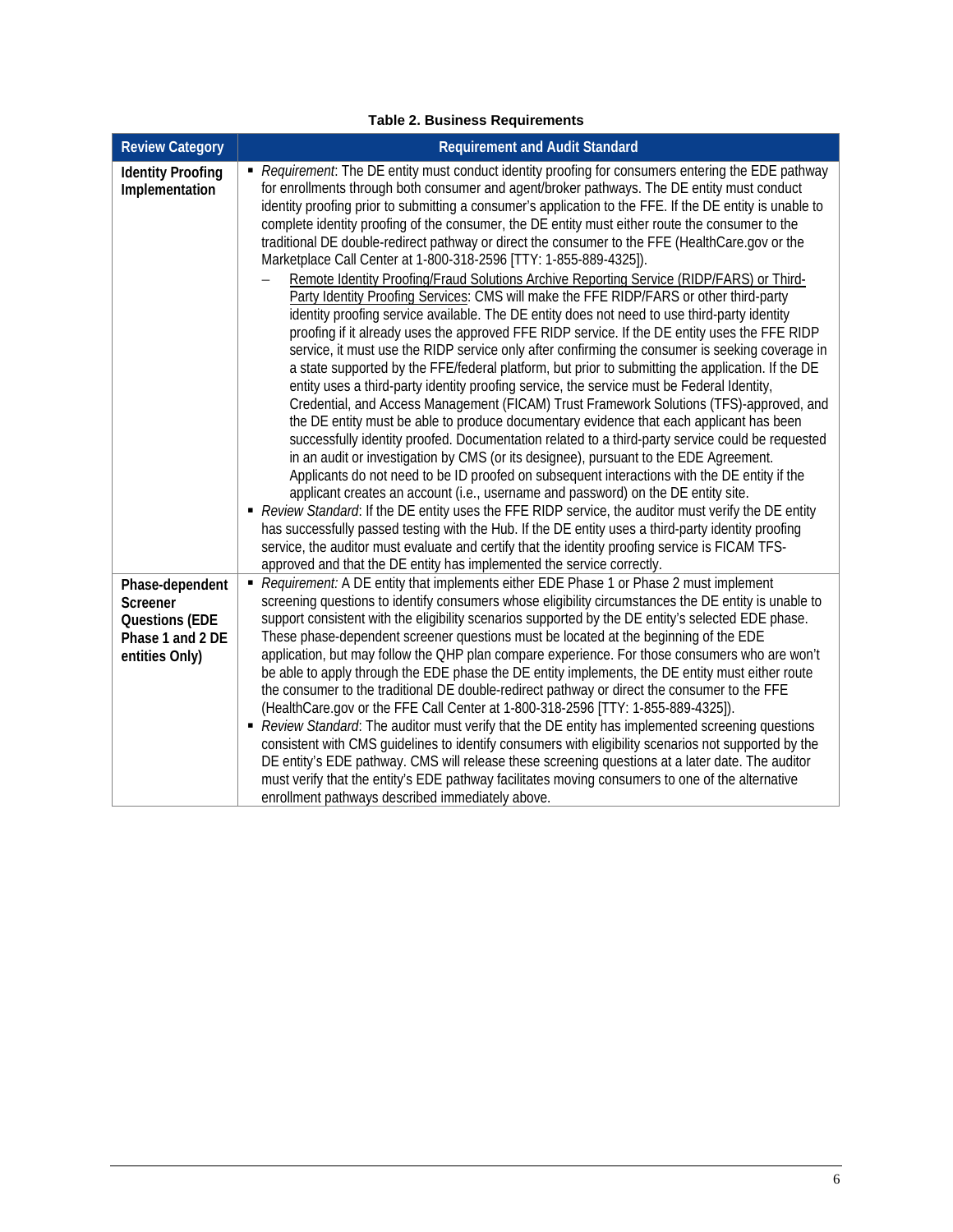| <b>Review Category</b>                                              | <b>Requirement and Audit Standard</b>                                                                                                                                                                                                                                                                                                                                                                                                                                                                                                                                                                                                                                                                                                                                                                                                                                                                                                                                                                                                                                                                                                                                                                |  |  |
|---------------------------------------------------------------------|------------------------------------------------------------------------------------------------------------------------------------------------------------------------------------------------------------------------------------------------------------------------------------------------------------------------------------------------------------------------------------------------------------------------------------------------------------------------------------------------------------------------------------------------------------------------------------------------------------------------------------------------------------------------------------------------------------------------------------------------------------------------------------------------------------------------------------------------------------------------------------------------------------------------------------------------------------------------------------------------------------------------------------------------------------------------------------------------------------------------------------------------------------------------------------------------------|--|--|
| Accurate and<br>Streamlined<br>Eligibility<br><b>Application UI</b> | • Requirement: DE entities participating in the EDE pathway must support all application scenarios<br>outlined in the DE entity's selected phase. The DE entity must adhere to the quidelines set forth in<br>the FFE Application UI Principles document when implementing the application. DE entities can<br>access the FFE Application UI Principles document on the CMS zONE EDE Documents and<br>Materials webpage (https://zone.cms.gov/document/enhanced-direct-enrollment-ede-documents-<br>and-materials). Auditors will need to access the FFE Application UI Principles document to conduct<br>the audit.<br>As explained in the FFE Application UI Principles document, the DE entity must implement the<br>$\qquad \qquad -$                                                                                                                                                                                                                                                                                                                                                                                                                                                            |  |  |
|                                                                     | application in accordance with the FFE requirements. For each applicable eligibility scenario,<br>the DE entity must display all appropriate eligibility questions and answers, including all<br>questions designated as optional. (Note: These questions are optional for the consumer to<br>answer, but are not optional for DE entities to implement.) CMS will define appropriate flexibility<br>DE entities may implement with respect to question wording, question order or structure, format<br>of answer choices (e.g., drop-down lists, radio buttons), and integrated help information (e.g.,<br>tool tips, URLs, help boxes). In most cases, answer choices, question logic (e.g., connections<br>between related questions), and disclaimers (e.g., advance payments of the premium tax credit<br>[APTC] attestation) must be identical to those of the FFE.<br>DE entities will also need to plan their application's back-end data structure to ensure that<br>$\overline{\phantom{0}}$<br>attestations can be successfully submitted to SES APIs at appropriate intervals within the<br>application process and that the DE entity can process responses from SES and integrate them |  |  |
|                                                                     | into the UI question flow logic, which is dynamic for an individual consumer based on their<br>responses. The DE entity will need to ensure that sufficient, non-contradictory information is<br>collected and stored such that accurate eligibility results will be reached without any validation<br>errors.<br>Review Standard: The auditor must review and document that the FFE Application UI has been<br>implemented on the DE entity's pathway in accordance with the FFE Application UI Principles<br>document and complies with the above standards.                                                                                                                                                                                                                                                                                                                                                                                                                                                                                                                                                                                                                                       |  |  |
|                                                                     | The auditor will review the application for each supported eligibility scenario to confirm that the<br>application has been implemented in accordance with the FFE Application UI Principles<br>document. The auditor will document this compliance in the Application Audit Toolkit,<br>embedded in the Application UI Companion Guide.                                                                                                                                                                                                                                                                                                                                                                                                                                                                                                                                                                                                                                                                                                                                                                                                                                                             |  |  |
|                                                                     | If the DE entity has implemented Phase 1 or Phase 2, the auditor will confirm that the UI<br>$\overline{\phantom{0}}$<br>includes a disclaimer stating that the pathway does not support all use cases and application<br>scenarios, and identifying which scenarios are and are not supported. The disclaimer should<br>direct the consumer to alternative pathways, such as the traditional DE double-redirect pathway<br>or direct the consumer to the FFE (HealthCare.gov or the FFE Call Center at 1-800-318-2596<br>(TTY: 1-855-889-4325). Additional guidelines for this information will be released at a later date<br>along with consumer communication information.                                                                                                                                                                                                                                                                                                                                                                                                                                                                                                                       |  |  |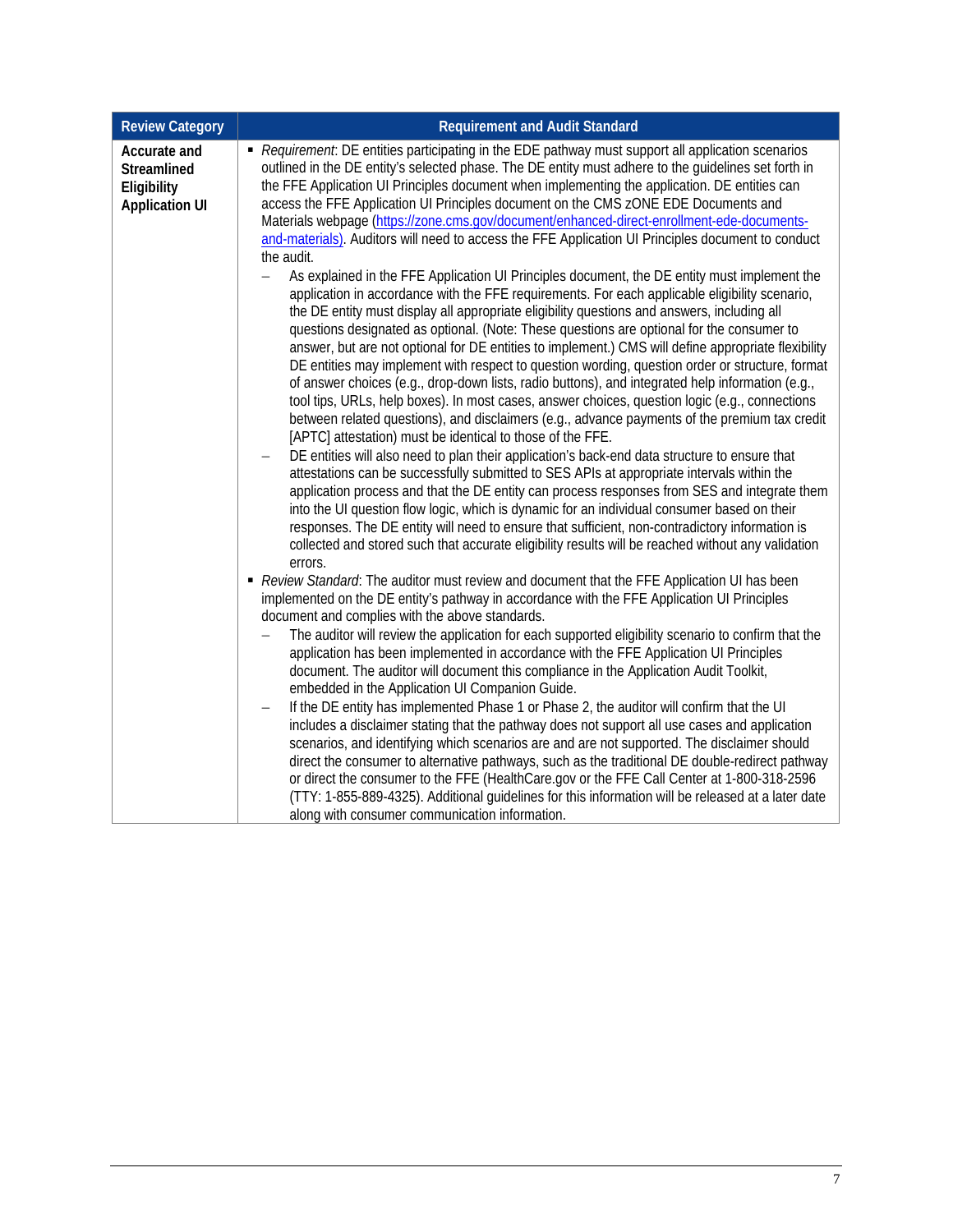| <b>Review Category</b>                                                                    | <b>Requirement and Audit Standard</b>                                                                                                                                                                                                                                                                                                                                                                                                                                                                                                                                                                                                                                                                                                                                                                                                                                                                                                                                                                                                                                                                                                                                                                                                                                                                                                                                                                                                                                                                                                                                                                                                                                                                                                                                                                                                                                                                                                                                                                                                                                                                                                                                                                                                                                                                                                                                                                                                                                                                                                            |
|-------------------------------------------------------------------------------------------|--------------------------------------------------------------------------------------------------------------------------------------------------------------------------------------------------------------------------------------------------------------------------------------------------------------------------------------------------------------------------------------------------------------------------------------------------------------------------------------------------------------------------------------------------------------------------------------------------------------------------------------------------------------------------------------------------------------------------------------------------------------------------------------------------------------------------------------------------------------------------------------------------------------------------------------------------------------------------------------------------------------------------------------------------------------------------------------------------------------------------------------------------------------------------------------------------------------------------------------------------------------------------------------------------------------------------------------------------------------------------------------------------------------------------------------------------------------------------------------------------------------------------------------------------------------------------------------------------------------------------------------------------------------------------------------------------------------------------------------------------------------------------------------------------------------------------------------------------------------------------------------------------------------------------------------------------------------------------------------------------------------------------------------------------------------------------------------------------------------------------------------------------------------------------------------------------------------------------------------------------------------------------------------------------------------------------------------------------------------------------------------------------------------------------------------------------------------------------------------------------------------------------------------------------|
| Post-eligibility<br>Application<br>Communications                                         | Requirement: The application must display high-level eligibility results, next steps for enrollment, and<br>information about each applicant's program eligibility, DMIs, SVIs, SEPs, and enrollment steps in a<br>clear, comprehensive and consumer-friendly way.<br>The DE entity must provide consumers with the CMS-provided EDNs generated by the FFE any<br>time it submits or updates an application pursuant to requirements provided by CMS in<br>subsequent guidance. CMS will release the guidance at a later date.<br>The DE entity must provide the EDN in a downloadable format at the time the consumer's<br>$\overline{\phantom{0}}$<br>application is submitted or updated and must have a process for providing access to the<br>consumer's most recent EDN via the API. The UI requirements related to accessibility of a<br>consumer's EDN will be set forth in the Consumer Communications toolkit.<br>The DE entity must provide and communicate ongoing statuses and access to information for<br>$\qquad \qquad -$<br>consumers to manage their application and coverage. These communications include, but are<br>not limited to, statuses of DMIs and SVIs, enrollment periods, providing and communicating<br>about new notices generated by the FFE, application and enrollment status, and supporting<br>document upload for DMIs and SVIs. Additional clarification on these requirements will be<br>released at a later date.<br>- Review Standard: The auditor must verify that the DE entity's EDE pathway notifies consumers of<br>their eligibility results prior to QHP submission, including when submitting a CiC on the pathway. For<br>example, if a consumer's APTC or cost-sharing reduction (CSR) eligibility changes, the DE entity<br>must notify the consumer of the change and allow the consumer to modify his or her QHP selection<br>(if SEP-eligible) or APTC allocation accordingly.<br>The DE entity must have a process for providing consumers with a downloadable EDN in the<br>$\qquad \qquad -$<br>EDE pathway and for providing access to a current EDN via the API. The DE entity must share<br>required eligibility information that will be specified by CMS in subsequent guidance.<br>The auditor must verify that the DE entity's EDE pathway is providing statuses and ongoing<br>communications to consumers according to CMS requirements as it relates to the status of their<br>application, eligibility, enrollment, notices and action items the consumer needs to take. |
| Accurate<br>Information<br>about the<br><b>Exchange and</b><br>Consumer<br>Communications | Requirement: The DE entity must provide consumers with CMS-provided language informing and<br>educating the consumer about the Exchanges and HealthCare.gov and Marketplace-branded<br>communications a consumer may receive with important action items. CMS will define these<br>requirements in guidance.<br>- Review Standard: The auditor must verify that the DE entity's EDE pathway includes all required<br>language, content, and disclaimers provided by CMS in accordance with the requirements stated in<br>guidance. CMS will release this guidance at a later date.                                                                                                                                                                                                                                                                                                                                                                                                                                                                                                                                                                                                                                                                                                                                                                                                                                                                                                                                                                                                                                                                                                                                                                                                                                                                                                                                                                                                                                                                                                                                                                                                                                                                                                                                                                                                                                                                                                                                                               |
| Documentation<br>of Interactions<br>with Consumer<br>Applications or<br>the Exchange      | Requirement: The DE entity must implement tracking metrics on its EDE pathway to track agent,<br>broker, and consumer interactions, as applicable, with consumer applications using a unique<br>identifier for each individual, as well as an individual's interactions with the Exchanges (e.g.,<br>application; enrollment; handling of action items, such as uploading documents to resolve a DMI).<br>- Review Standard: The auditor must verify the DE entity's process for determining and tracking when<br>an agent, broker, and consumer has interacted with a consumer application or actions utilizing the<br>EDE pathway.                                                                                                                                                                                                                                                                                                                                                                                                                                                                                                                                                                                                                                                                                                                                                                                                                                                                                                                                                                                                                                                                                                                                                                                                                                                                                                                                                                                                                                                                                                                                                                                                                                                                                                                                                                                                                                                                                                             |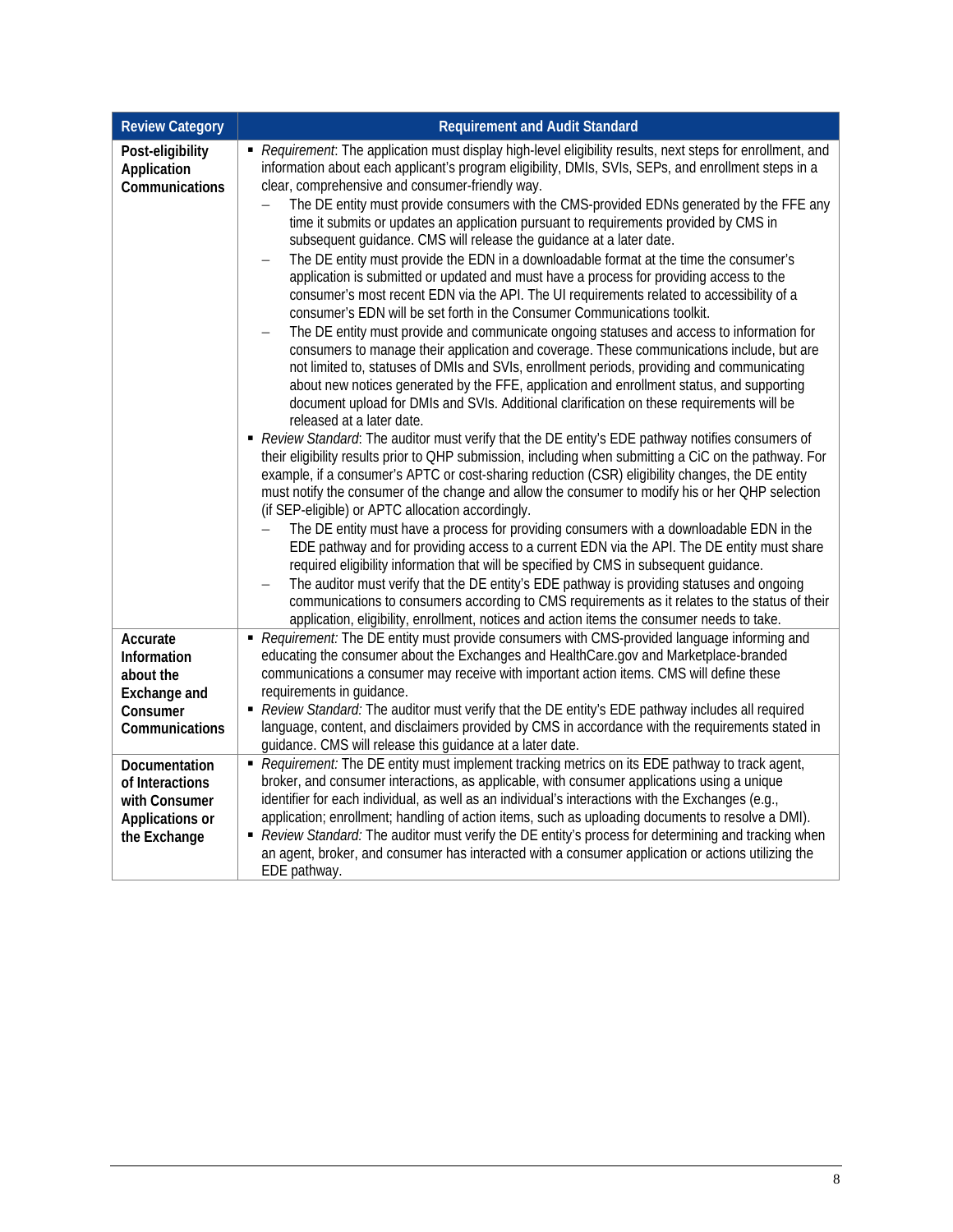| <b>Review Category</b>                                                 | <b>Requirement and Audit Standard</b>                                                                                                                                                                                                                                                                                                                                                                                                                                                                                                                                                                                                                                                                                                                                                                                                                                                                                                                                                                                                                                                                                                                                                                                                                                                                                                                               |
|------------------------------------------------------------------------|---------------------------------------------------------------------------------------------------------------------------------------------------------------------------------------------------------------------------------------------------------------------------------------------------------------------------------------------------------------------------------------------------------------------------------------------------------------------------------------------------------------------------------------------------------------------------------------------------------------------------------------------------------------------------------------------------------------------------------------------------------------------------------------------------------------------------------------------------------------------------------------------------------------------------------------------------------------------------------------------------------------------------------------------------------------------------------------------------------------------------------------------------------------------------------------------------------------------------------------------------------------------------------------------------------------------------------------------------------------------|
| <b>Eligibility Results</b><br><b>Testing and SES</b><br><b>Testing</b> | Requirement: The DE entity must submit accurate applications through the EDE pathway that result<br>in accurate and consistent eligibility determinations for the consumer eligibility scenarios covered by<br>the DE entity's chosen EDE phase.<br>The business requirements audit package must include testing results, either in the existing<br>FFE test environment or the final implementation of the EDE pathway, depending on the timing<br>of the submission. CMS will provide a resource on CMS zONE containing the eligibility<br>scenarios for auditors to test on the EDE pathway or FFE testing environment.<br>Review Standard: The auditor must complete a series of test eligibility scenarios using the DE<br>entity's EDE pathway implementation. For example, these scenarios may include Medicaid and<br>Children's Health Insurance Program (CHIP) eligibility, and different combinations of APTC and<br>CSRs. The auditor must test each scenario and verify that the eligibility results and the eligibility<br>process were identical to the expected results and process. CMS will require the auditor to provide<br>confirmation that each relevant eligibility testing scenario was successful, with expected eligibility<br>results received, and to submit FFE Application IDs and EDNs, when applicable, for each test<br>scenario. |
| <b>API Functional</b><br>Integration<br>Requirements                   | Requirement: The DE entity must implement the EDE API suite in accordance with the API<br>specifications provided by CMS. CMS will release these specifications questions at a later date.<br>- Review Standard: The auditor must complete a set of consumer testing scenarios to confirm that the<br>DE entity's API integration performs the appropriate functions when completing the application. For<br>example, the auditor may have to complete a scenario to verify that a consumer is able to add<br>individuals to the application and, if eligible, to the consumer's coverage through the CiC process<br>and that the API provides the expected response from the FFE. The functional integration testing<br>scenarios will be available in the API Functional Integration Testing toolkit.                                                                                                                                                                                                                                                                                                                                                                                                                                                                                                                                                             |
| <b>Application UI</b><br>Validation                                    | Requirement: The DE entity must implement CMS-defined validation requirements within the<br>application. The validation requirements prevent the DE entity from submitting incorrect data to the<br>FFE.<br>- Review Standard: The auditor must confirm that the DE entity's application has implemented the<br>appropriate field-level validation requirements consistent with CMS requirements. These field-level<br>validation requirements will be documented in the FFE Application UI Principles.                                                                                                                                                                                                                                                                                                                                                                                                                                                                                                                                                                                                                                                                                                                                                                                                                                                             |
| Section 508-<br>compliant UI                                           | Requirement: Pursuant to 45 C.F.R. § 155.220(c)(3)(ii)(D) (citing 45 C.F.R. §§ 155.230 and 155.260)<br>and 45 C.F.R. § 155.265(d)(3)(iii) (citing 45 C.F.R. §§ 155.230 and 155.260), the DE entity must<br>implement an eligibility application UI that is Section 508-compliant. A Section 508 compliant<br>application must meet the requirements set forth under Section 508 of the Rehabilitation Act of 1973,<br>as amended (29 U.S.C. § 749(d)).<br>- Review Standard: The auditor must confirm that the DE entity's application meets the requirements<br>set forth under Section 508 of the Rehabilitation Act of 1973, as amended (29 U.S.C. § 749(d)).                                                                                                                                                                                                                                                                                                                                                                                                                                                                                                                                                                                                                                                                                                    |

## *D. Third-party Agent and Broker Arrangements*

A DE entity must perform data collection only through its approved EDE pathway, and cannot collect consumer eligibility application information for the EDE pathway on any website or application other than approved websites identified in the DE entity's EDE pathway application process submitted to CMS. These websites will be subject to oversight by CMS. Any implementation of a DE entity's EDE pathway must be consistent with the audit report approved by CMS.

A DE entity may allow third-party agents and brokers who are registered with the FFE to use its respective approved EDE pathway to assist consumers in supported states with applying for coverage, as well as APTC and CSRs, and with selecting QHPs. However, the DE entity must not provide the capability for third-party agents or brokers or other downstream and delegated entities who are not or will not be a party to their own EDE Agreement with CMS to use its EDE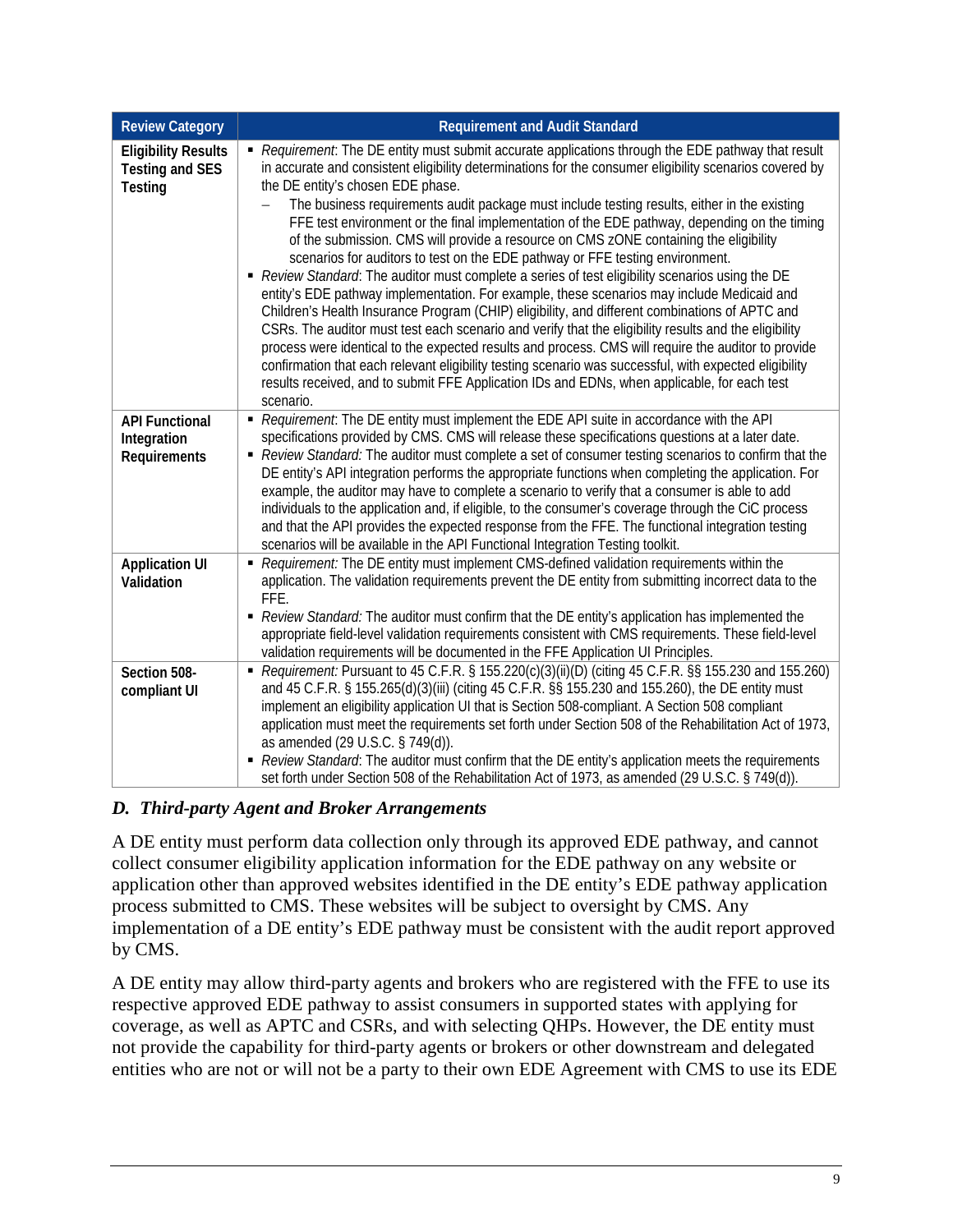pathway on the third-party's own website or otherwise outside of the DE entity's approved website and EDE pathway.

Additionally, a DE entity is responsible for ensuring compliance with the terms and conditions of the EDE Agreement by all downstream third-party agents and brokers who access and use its approved EDE pathway.

## *E. Entities Providing an EDE Pathway*

CMS will permit an entity to develop and provide its approved EDE pathway to one or more DE entities. The entity providing the pathway should develop the two parts of the ORR (the business requirements audit and the privacy and security audit) that will produce the applicable audit findings for all DE entities using the identical version of the entity's approved EDE pathway.

In this scenario, CMS will permit minor deviations for branding on the approved EDE pathway. The entity developing the pathway and any upstream DE entities using that pathway (e.g., QHP issuers) must both submit an EDE Agreement and identify the arrangement within the EDE Agreement. The upstream entity will be responsible for complying with all requirements in regulation, applicable guidance, and the EDE Agreement, including oversight of the entity providing the EDE pathway.

If a DE entity will use another entity's approved EDE pathway, while adding additional functionality or systems to complete the implementation of its own EDE pathway (e.g., the approved EDE pathway of the other DE entity does not comprise the entire EDE pathway for a DE entity), the DE entity will need to conduct and resubmit the applicable part of the ORR with additional findings for any added functionality or systems to confirm the DE entity's compliance with applicable CMS regulations and the EDE Agreement, as appropriate.

If a DE entity is using an approved EDE pathway and the associated ORR audit packages provided by another entity, the DE entity must indicate in its EDE Agreement and in its ISA that it is using an approved EDE pathway provided by another entity and be prepared to submit a copy of the business requirements audit package, privacy and security audit package, and documentation of the arrangement upon request by CMS.

If a DE entity will use an approved EDE pathway provided by another entity, but such pathway will not comprise the totality of the DE entity's implementation of its own EDE pathway (consistent with the example above), the DE entity must submit two ORR audit packages that contain both the results of the audits for the EDE pathway provided by the other entity, as well as the results of the ORR that cover any additional systems or requirements that complete the DE entity's EDE pathway.

## **III. Privacy and Security Requirements**

An auditor will complete a privacy and security audit to ensure that the DE entity complies with applicable requirements as defined in CMS regulations and this guidance. A DE entity must submit the resulting privacy and security audit package to CMS. [Table 3](#page-10-0) describes the review areas and review standards for the privacy and security requirements.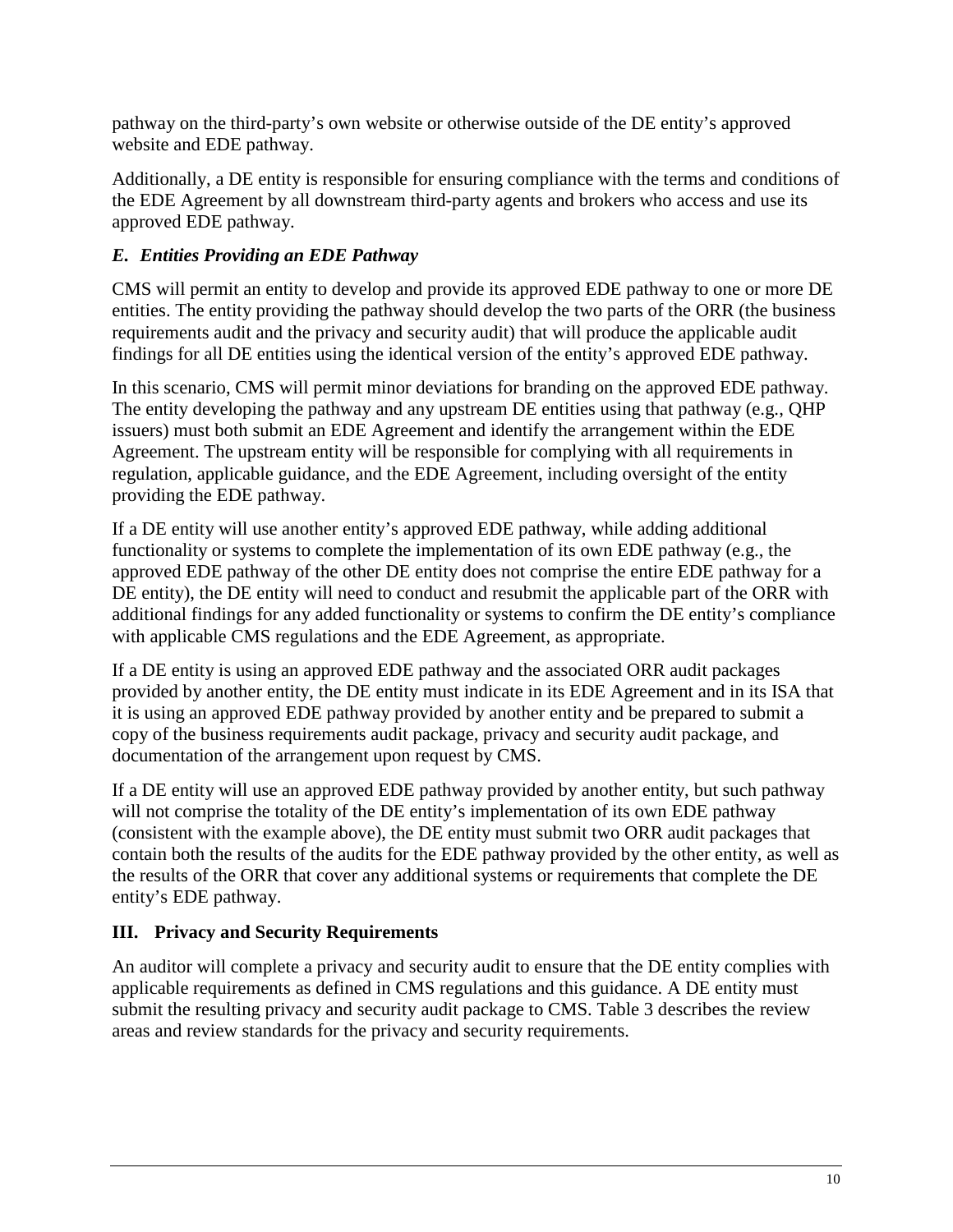<span id="page-10-0"></span>

| <b>Review Category</b>                                       | <b>Audit Standards</b>                                                                                                                                                                                                                                                                                                                                                                                                                                                                                                                                                                                                                                                                                                                                                                                                                                                                                                                                                                                                                                                                                                                                                                                                                                                                                                                                                                                                                                                   |
|--------------------------------------------------------------|--------------------------------------------------------------------------------------------------------------------------------------------------------------------------------------------------------------------------------------------------------------------------------------------------------------------------------------------------------------------------------------------------------------------------------------------------------------------------------------------------------------------------------------------------------------------------------------------------------------------------------------------------------------------------------------------------------------------------------------------------------------------------------------------------------------------------------------------------------------------------------------------------------------------------------------------------------------------------------------------------------------------------------------------------------------------------------------------------------------------------------------------------------------------------------------------------------------------------------------------------------------------------------------------------------------------------------------------------------------------------------------------------------------------------------------------------------------------------|
| <b>Privacy and Security</b><br><b>Control Implementation</b> | • Requirement: A DE entity must implement security and privacy controls, as well as other<br>privacy and security standards, for protecting the confidentiality, integrity, and availability of<br>the information collected, used, disclosed, and/or retained by the DE entity as defined by<br>CMS in the ISA.<br>Review Standard: The auditor must conduct a Security and Privacy Control Assessment<br>(SCA) and produce a SAR to certify that the DE entity has implemented processes sufficient<br>to meet the privacy and security requirements set forth in the ISA and in applicable<br>regulations.<br>If the auditor determines that the DE entity does not meet one or more privacy and<br>security requirements, the DE entity must create a plan of action and milestones<br>(POA&M) to resolve the deficiency. The POA&M should include a corrective action plan<br>that explains how the DE entity will come into compliance with each requirement and<br>will state the estimated completion date for each identified milestone. Auditors must<br>verify that the DE entity's website complies with the privacy and security standards, and<br>that the website is consistent with third-party data collection tools and standards to be<br>defined by CMS in subsequent guidance; CMS regulations; and subsequent, technical,<br>and training documents. Additional information can be found in the EDE<br>Privacy/Security Standards training module. |

#### **Table 3. Privacy and Security Requirements**

#### <span id="page-10-1"></span>**IV. Selection of an Auditor**

A DE entity must enter into a written agreement with each independent auditor it selects. Pursuant to its downstream and delegated entity oversight authority, CMS may request a copy of all documentation related to a DE entity's engagement of its auditor(s) and the auditor(s)' work in relation to the engagement. Each DE entity must identify its selected auditor(s) in the EDE Agreement and the ISA between CMS and the DE entity.

#### *A. Allowance for Multiple Auditors*

A DE entity is permitted to select either one auditor to complete both the business requirements audit and the privacy and security audit or the entity may select two auditors, one to complete the business requirements audit and the other to complete the privacy and security audit. If the DE entity selects only one auditor, that auditor may choose to conduct either the business requirements audit or the privacy and security audit only, and subcontract with another auditor to conduct the other audit.

When a DE entity retains two auditors to complete the audits, it should notify CMS of this arrangement and provide the contact information for both auditors, including designating the subcontractor of an auditor, if applicable. In such cases, both the auditor and subcontractor of the auditor will be considered downstream or delegated entities of the DE entity.

#### *B. Required Experience*

HHS will require that a DE entity selects auditor(s) with the experience outlined below and attest, within the EDE Agreement and the ISA, that the auditor(s) have demonstrated or possess such experience.

#### i. Business Requirements Auditor Experience

CMS will require that the auditor selected by DE entities to conduct the business requirements audit possess audit experience, which an auditor may demonstrate through experience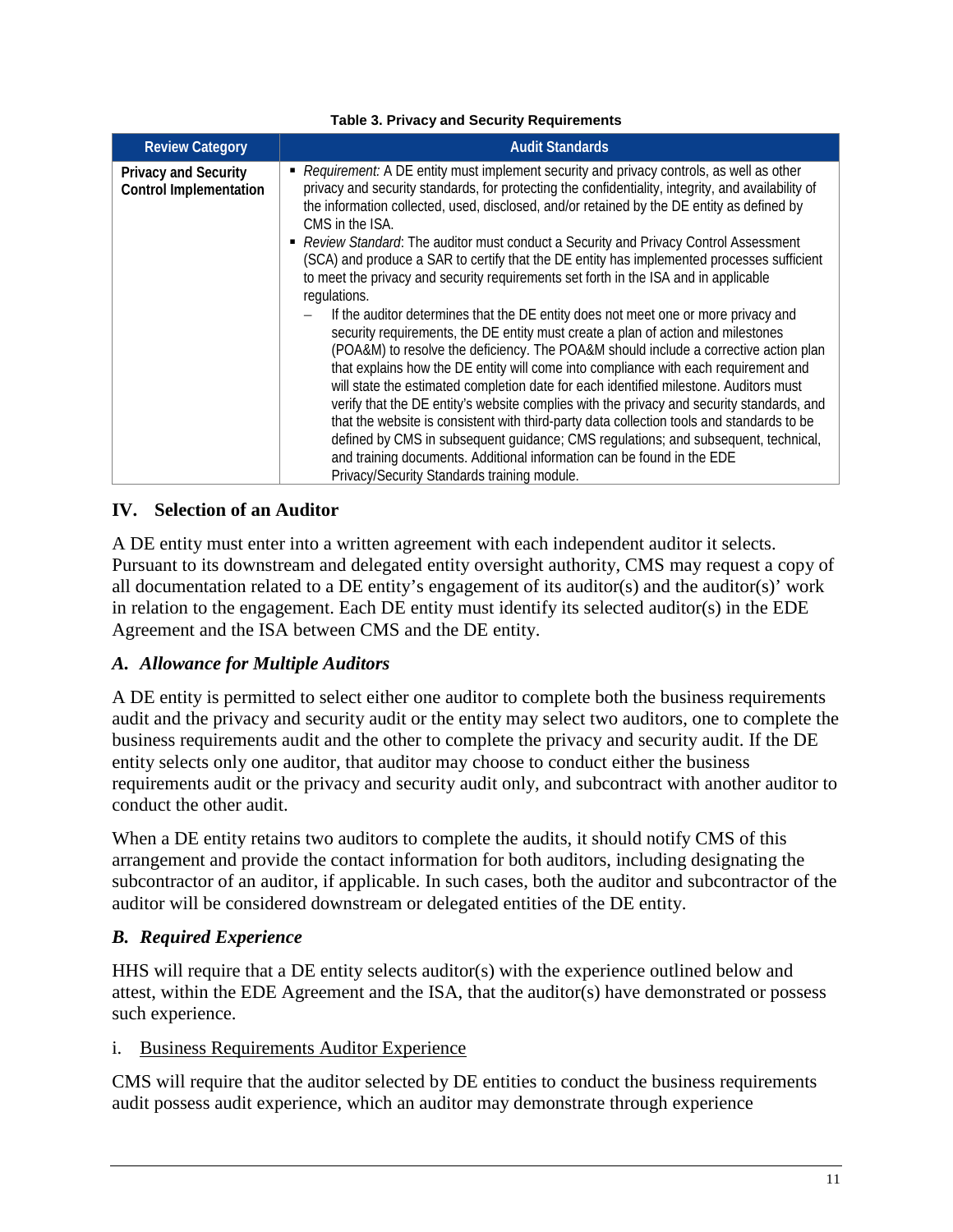conducting operational audits or similar services for federal, state, or private programs. A DE entity can consider an auditor to be qualified to conduct the business requirements audit if key auditor personnel possess one or more of the following relevant auditing certifications: Certified Internal Auditor (CIA), Certification in Risk Management Assurance (CRMA), Certified Information Systems Auditor (CISA), or Certified Government Auditing Professional (CGAP).

## ii. Privacy and Security Auditor Experience

CMS will require that the key personnel of an auditor selected by a DE entity to conduct the privacy and security audit possess a combination of privacy and security experience and relevant auditing certifications. Examples of acceptable privacy and security experience include: Federal Information Security Management Act (FISMA) experience; Statement on Standards for Attestation Engagements (SSAE) 16 experience; reviewing compliance with National Institute of Standards and Technology (NIST) SP 800-53 Revision 4, *Security and Privacy Controls for Federal Information Systems and Organizations*; and reviewing compliance with the Health Insurance Portability and Accountability Act (HIPAA) Security Rule standards.

Examples of relevant auditing certifications are: Certified Information Privacy Professional (CIPP), Certified Information Privacy Professional/Government (CIPP/G), Certified Information Systems Security Professional (CISSP), Fellow of Information Privacy (FIP), HealthCare Information Security and Privacy Practitioner (HCISPP), Certified Internal Auditor (CIA), Certification in Risk Management Assurance (CRMA), Certified Information Systems Auditor (CISA), or Certified Government Auditing Professional (CGAP).

In determining whether an auditor has an acceptable combination of privacy and security experience and relevant auditing certifications, a DE entity may substitute extensive FISMA experience for multiple privacy and security certifications.

The auditor must be familiar with NIST standards, HIPAA, and other applicable federal privacy and cybersecurity regulations and guidance. In addition, the auditor must be capable of performing penetration testing and vulnerability scans on all interfaces that collect personally identifiable information (PII) or connect to CMS.

# *C. Recommended Experience*

# i. Business Requirements Auditor Experience

CMS recommends that an auditor conducting the business requirements audit has minimum technical experience with XML and JavaScript Object Notation (JSON). Most of the new EDE APIs will be in JSON format. A general familiarity and understanding of reading Simple Object Access Protocol (SOAP) XML responses from the FFE APIs will be useful to an auditor conducting the business requirements audit. The necessity of this experience may depend on the auditor's approach to reviewing the DE entity's pathway and if the DE entity provides information relevant to the audit in a user-friendly interface or in raw XML file format. CMS anticipates providing limited training and technical assistance to DE entities and auditors on understanding and reading the DE XML files.

## ii. Privacy and Security Auditor Experience

CMS strongly recommends that an auditor selected to conduct the privacy and security audit have prior FISMA experience. Prior FISMA experience will aid an auditor in assessing a DE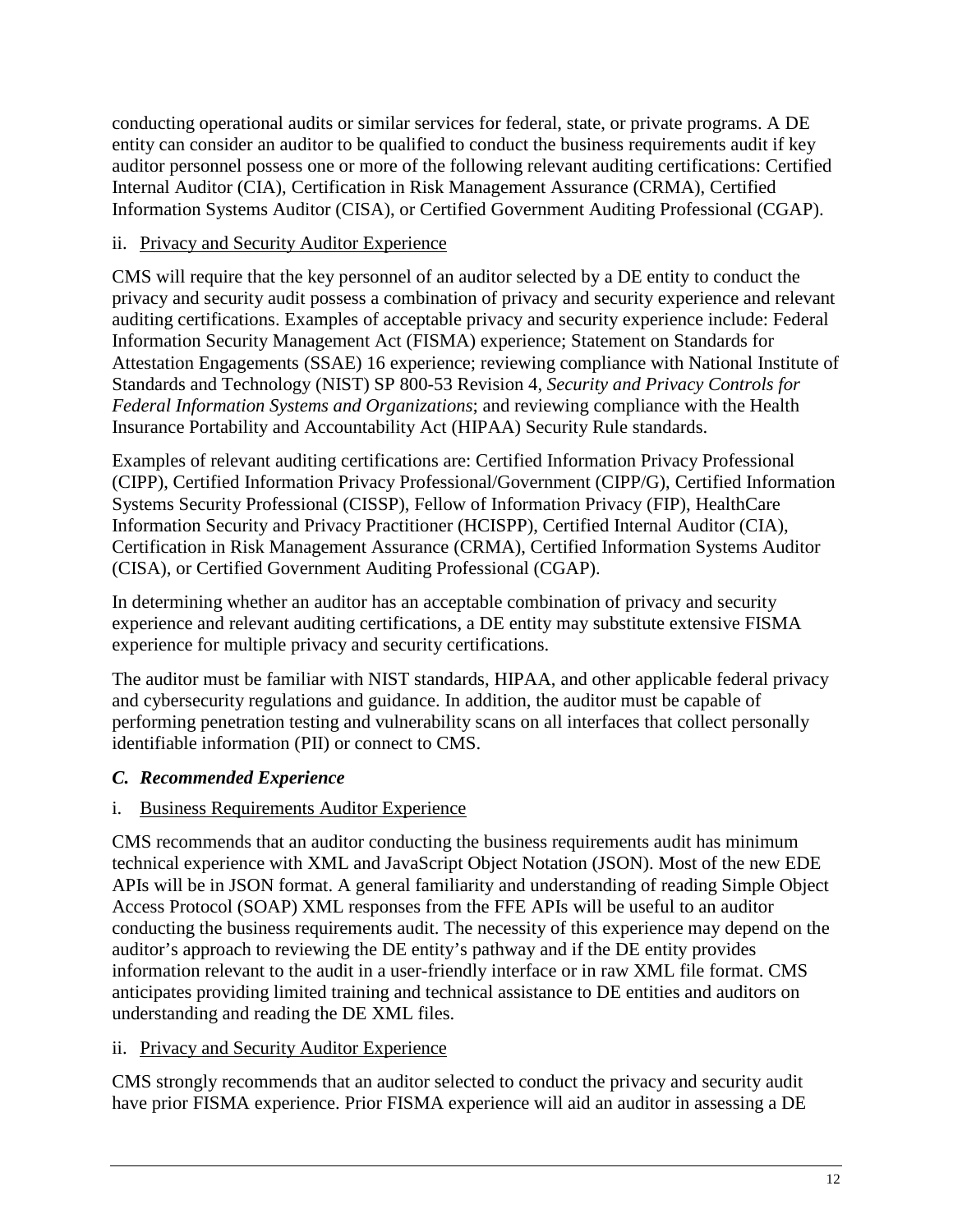entity's compliance with the required privacy and security controls, and producing a high-quality SAR.

# *D. Conflict of Interest*

A DE entity must select an auditor who is free from any real or perceived conflicts of interest, including being free from personal, external, and organizational impairments to independence, or the appearance of such impairments to independence. A DE entity must disclose to HHS any financial relationship between the auditor and individuals who own or are employed by the auditor or who own or are employed by an agent, broker, or QHP issuer for which the auditor is conducting an ORR pursuant to 45 C.F.R.  $\S$   $\S$  155.220(c)(3)(i)(K) or 156.1230(b)(2).

# **V. Required Auditor and DE entity Training**

The auditor(s) selected by the DE entity and representative(s) from the DE entity are required to take CMS-mandated training. All auditor representatives responsible for conducting the business requirements audit and/or the privacy and security audit must take the required trainings relevant to the audit(s) they are conducting.

- An auditor who will be completing the business requirements audit must complete the following training modules before initiating that audit: EDE Regulatory/Compliance Standards, EDE Application UI Overview, EDE ORR and CMS Reporting Requirements, EDE UI Services, and potentially other modules to be defined by CMS.
- An auditor who will be completing the privacy and security audit must complete the following training modules before initiating the audit: EDE Regulatory/Compliance Standards, EDE Privacy/Security Standards, EDE ORR and CMS Reporting Requirements, and other potential modules to be defined by CMS. Representative(s) from the DE entity must take all training modules.

The training is a self-paced computer-based training (CBT) and provides information about compliance, EDE technical requirements, privacy and security, and reporting requirements. CMS will release further information regarding the training via REGTAP and anticipates the trainings will become available beginning in March 2018. All training modules will be posted on REGTAP as they become available.

# **VI. Required Documentation**

[Table 4](#page-12-0) includes the documentation, and any associated templates, a DE entity must submit to be approved to use the EDE pathway and for planning and completing the two audit packages pursuant to CMS requirements. CMS will provide additional information regarding reporting and document submission.

<span id="page-12-0"></span>

| <b>Document</b>                    | <b>Description</b>                                                                                                                                                                                           | <b>Submission Requirements</b>                                                                                                          |
|------------------------------------|--------------------------------------------------------------------------------------------------------------------------------------------------------------------------------------------------------------|-----------------------------------------------------------------------------------------------------------------------------------------|
| Notice of Intent to<br>Participate | A QHP issuer or web-broker must notify CMS if it<br>intends to apply to use the EDE pathway for PY<br>2019, beginning with the PY 2019 OEP. CMS will<br>follow up with a request for additional information. | • The QHP issuer or web-broker should<br>email directenrollment@cms.hhs.gov<br>• Subject line should state: "Enhanced<br>$DF:$ Intent." |

#### **Table 4. Required Documentation**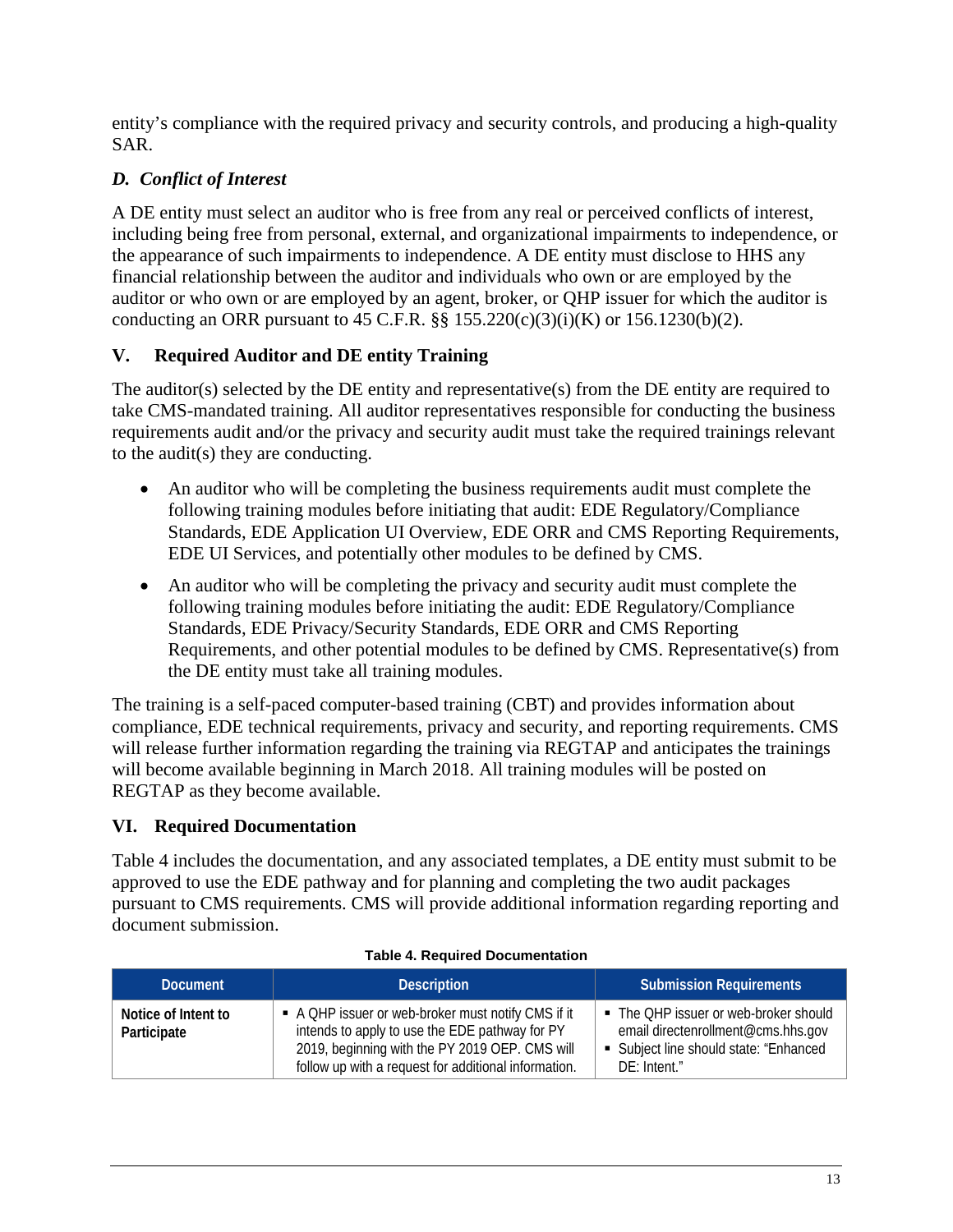| <b>Document</b>                                                                     | <b>Description</b>                                                                                                                                                                                                                                                                                                  | <b>Submission Requirements</b>                                                                                                                                                                                                                                                                               |
|-------------------------------------------------------------------------------------|---------------------------------------------------------------------------------------------------------------------------------------------------------------------------------------------------------------------------------------------------------------------------------------------------------------------|--------------------------------------------------------------------------------------------------------------------------------------------------------------------------------------------------------------------------------------------------------------------------------------------------------------|
| <b>EDE Business</b><br>Agreement                                                    | A DE entity must submit the EDE Agreement to<br>use the EDE pathway. The agreement must<br>identify the DE entity's selected auditor.<br>• CMS will countersign the EDE Agreement after<br>CMS has reviewed and approved the business<br>requirements audit and the privacy and security<br>audit findings reports. | A DE entity should submit the EDE<br>Agreement via the secure portal.                                                                                                                                                                                                                                        |
| <b>Auditor Resources</b><br>Package                                                 | • A DE entity must submit the Business<br>Requirements Audit Report Template, Application<br>Audit Template, and other applicable templates<br>completed by its auditor.                                                                                                                                            | A DE entity should submit the different<br>parts of the auditor resources package<br>via the secure portal.                                                                                                                                                                                                  |
| Interconnection<br><b>Security Agreement</b><br>(ISA)                               | A DE entity must submit the ISA to use the EDE<br>pathway.<br>• CMS will countersign the ISA after CMS has<br>reviewed and approved the business requirements<br>audit and privacy and security audit findings<br>reports.                                                                                          | A DE entity should submit the ISA via<br>the secure portal.                                                                                                                                                                                                                                                  |
| <b>Security Privacy</b><br><b>Assessment Report</b><br>(SAR)                        | This report details the auditor's assessment of the<br>٠<br>DE entity's security and privacy controls<br>implementation.                                                                                                                                                                                            | A DE entity should submit the SAR<br>completed by its auditor via the secure<br>portal.                                                                                                                                                                                                                      |
| Plan of Actions &<br>Milestones (POA&M)                                             | • A DE entity must submit a POA&M if its auditor<br>identifies any privacy and security compliance<br>issues in the SAR.<br>• The POA&M details a corrective action plan and<br>the estimated completion date for identified<br>milestones.                                                                         | • A DE entity should submit the POA&M<br>in conjunction with the SAR via the<br>secure portal.                                                                                                                                                                                                               |
| Privacy Impact<br><b>Assessment (PIA)</b>                                           | The PIA will detail the DE entity's evaluation of its<br>controls for protecting PII.                                                                                                                                                                                                                               | A DE entity is not required to submit<br>the PIA to CMS. However, per the<br>ISA, CMS may request and review the<br>DE entity's PIA at any time, including<br>for audit purposes.                                                                                                                            |
| System Security and<br>Privacy Plan (SSP)                                           | • The SSP will include detailed information about the<br>DE entity's security and privacy controls.                                                                                                                                                                                                                 | A DE entity is not required to submit<br>the SSP to CMS. However, per the<br>ISA, CMS may request and review the<br>DE entity's SSP at any time, including<br>for audit purposes.                                                                                                                            |
| <b>Incident Response</b><br>Plan and<br>Incident/Breach<br><b>Notification Plan</b> | • A DE entity is required to implement breach and<br>incident handling procedures that are consistent<br>with CMS' Incident and Breach Notification<br>Procedures.<br>A DE entity must incorporate these procedures into<br>its own written policies and procedures. <sup>3</sup>                                   | A DE entity is not required to submit<br>the Incident Response Plan and<br>Incident/Breach Notification Plan to<br>CMS. However, per the ISA, CMS<br>may request and review the DE<br>entity's Incident Response Plan and<br>Incident/Breach Notification Plan at<br>any time, including for audit purposes. |

<span id="page-13-0"></span> $\overline{a}$ <sup>3</sup> [https://www.cms.gov/Research-Statistics-Data-and-Systems/CMS-Information-](https://www.cms.gov/Research-Statistics-Data-and-Systems/CMS-Information-Technology/InformationSecurity/Downloads/RMH-Chapter-08-Incident-Response.pdf)[Technology/InformationSecurity/Downloads/RMH-Chapter-08-Incident-Response.pdf](https://www.cms.gov/Research-Statistics-Data-and-Systems/CMS-Information-Technology/InformationSecurity/Downloads/RMH-Chapter-08-Incident-Response.pdf)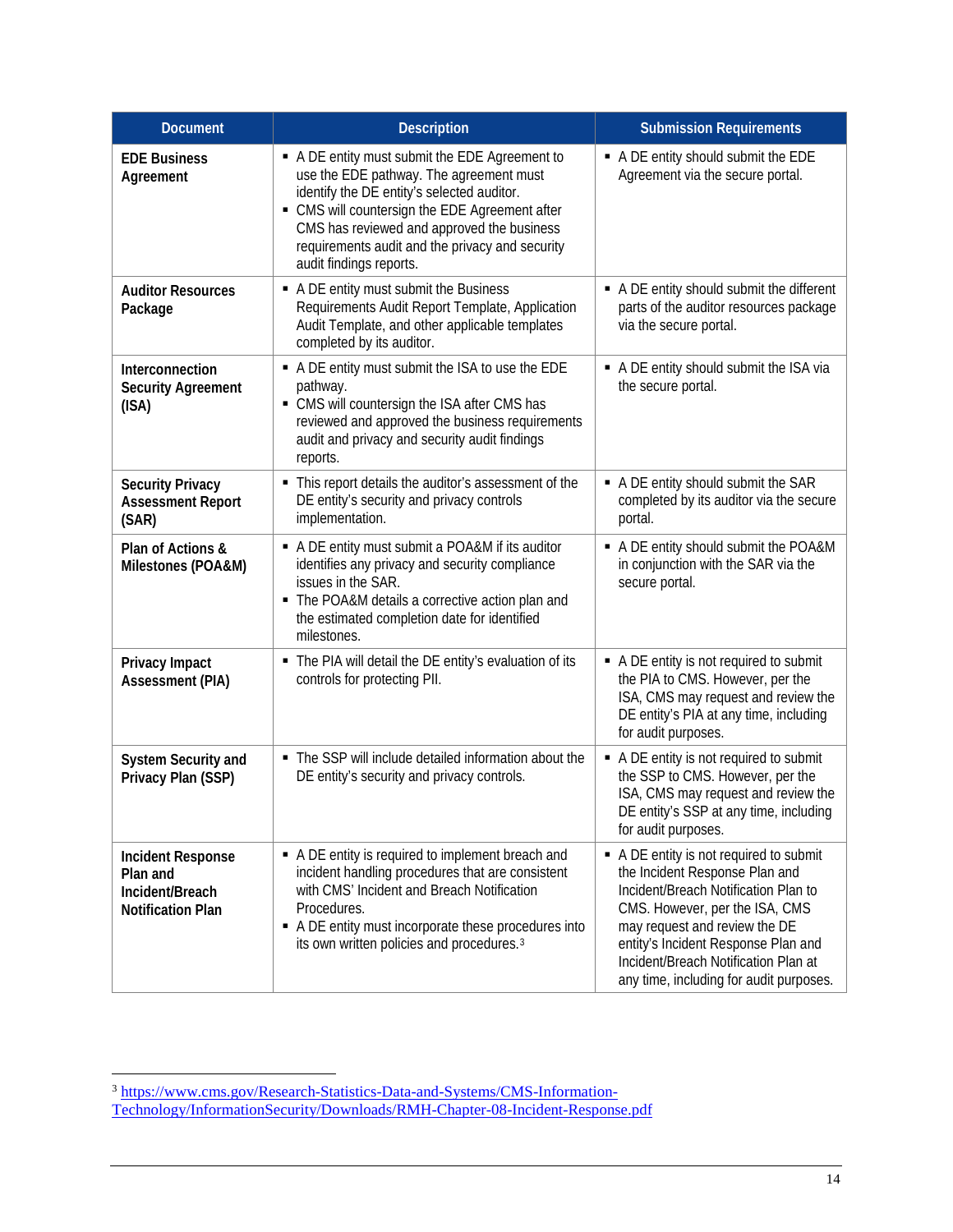| <b>Document</b>         | <b>Description</b>                                                                                                                                                        | <b>Submission Requirements</b>                                                                                                                                                                                        |
|-------------------------|---------------------------------------------------------------------------------------------------------------------------------------------------------------------------|-----------------------------------------------------------------------------------------------------------------------------------------------------------------------------------------------------------------------|
| <b>Contingency Plan</b> | • A DE entity is required to complete a Contingency<br>Plan that describes the backup plan that the DE<br>entity will implement if the DE entity's system(s)<br>are down. | • A DE entity is not required to submit<br>this the Contingency Plan to CMS.<br>However, per the ISA, CMS may<br>request and review the DE entity's<br>Contingency Plan at any time,<br>including for audit purposes. |

## **VII. Secure Portal for Document Submission**

CMS will require a DE entity applying to participate in EDE to submit documents to CMS via a secure portal. After the DE entity informs CMS that it has entered into an agreement with its auditor(s), CMS will assign the DE entity a unique identification code that the DE entity will use to access and upload documents to the portal. CMS will also provide written instructions for using the secure portal via email at that time. CMS will not require DE entities to encrypt documents containing proprietary information before uploading them to the portal.

## **VIII.Approval Process**

## *A. Application UI Feedback Process*

Prior to publicly launching an EDE application, a DE entity can request feedback from CMS on its planned application UI build. A DE entity and/or its auditor can submit a request for application UI feedback from CMS through the secure portal. The purpose of this process is to answer clarification questions about application requirements and mitigate the risk that CMS identifies compliance issues during the CMS-conducted mini audit (discussed in Section [VIII.B](#page-14-0) of these guidelines). Requests should contain specific questions related to UI development such as policy guidance, application requirements and flexibilities, technical design, and high-level application requirements and flow. The DE entity and/or auditor should not request approval for unique variations that fall outside of the requirements and flexibilities provided by CMS, as these will not be approved.

A DE entity may submit application UI feedback requests up until the completion of the business requirements audit; upon submission of the audit, the DE entity's application should be finalized. If CMS determines a discussion with the DE entity and/or auditor is needed, CMS will schedule a meeting between the DE entity and/or auditor, the DE entity's Direct Enrollment Point of Contact (DEPOC), and the appropriate CMS subject matter experts (SMEs).

CMS may release updated application guidance based on feedback received. While CMS may provide feedback to DE entities on the application and UI, the auditor will verify compliance with guidelines and requirements.

#### <span id="page-14-0"></span>*B. Enhanced DE Oversight*

When CMS receives a final business requirements audit package that confirms a DE entity's application UI complies with application guidelines and requirements, CMS will conduct a mini audit of the DE entity's application prior to final approval of the EDE pathway. The DE entity will be required to provide CMS, via the DE Help Desk, with a set of credentials that CMS can use to access the testing environment to complete the mini audit of the EDE pathway. The DE entity must ensure that the testing credentials are valid and that all APIs and components of the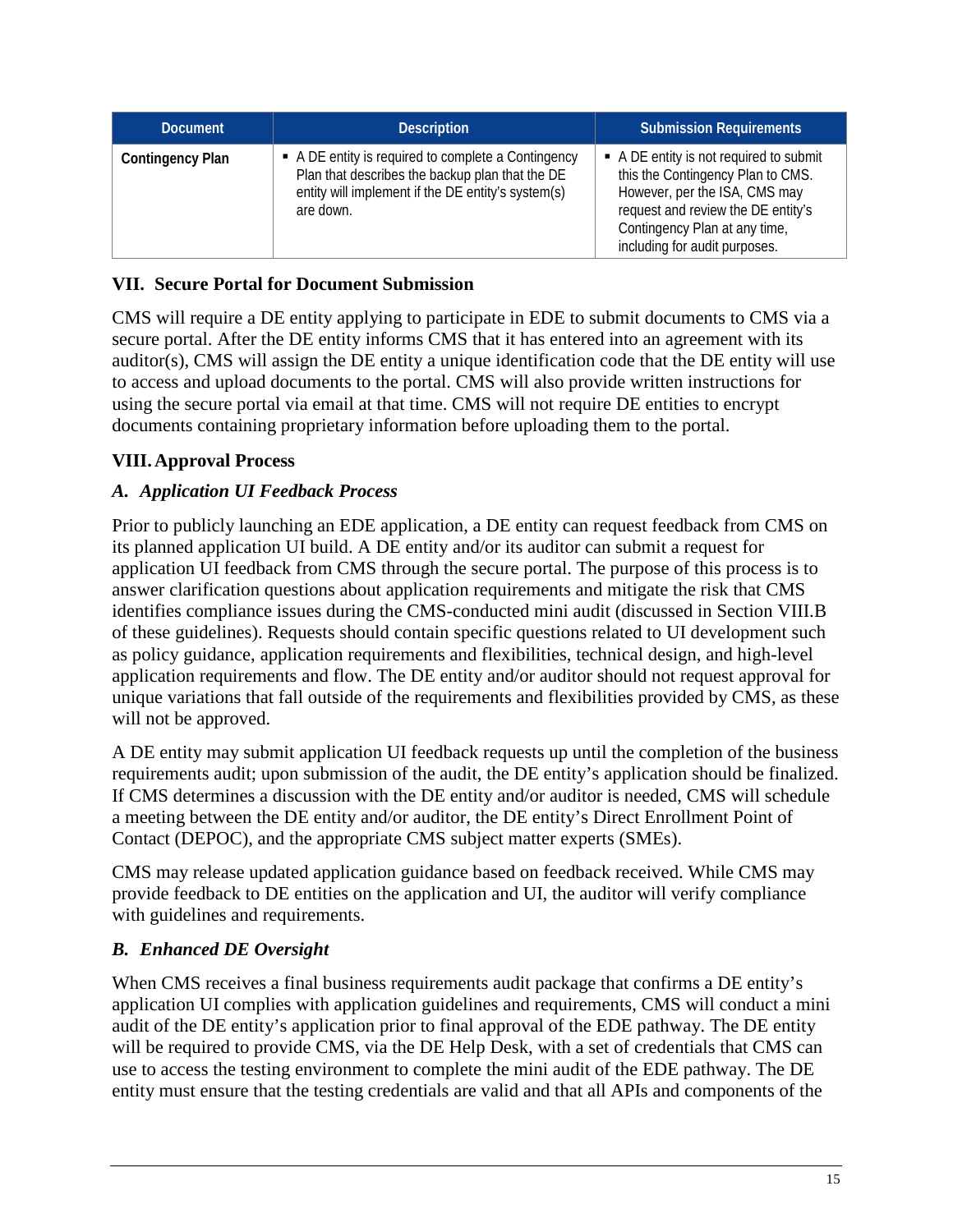EDE pathway in the testing environment, including the RIDP services, are accessible for the duration of the mini audit.

CMS will review any compliance issues identified during the mini audit and provide written feedback to the DE entity of changes that the DE entity will be required to make prior to final approval. The DE entity must submit proof that it implemented the required changes to CMS. CMS will subsequently provide further feedback or approval.

After CMS issues final approval, it will conduct periodic, post-go-live mini audits. If CMS identifies compliance issues during these mini audits, CMS may immediately suspend the DE entity's EDE pathway until the entity has addressed any identified compliance issues to CMS' satisfaction. If CMS identifies any compliance issues likely to affect a consumer's eligibility application or results during a mini audit, CMS will require the DE entity to contact consumers to collect the appropriate eligibility information and resubmit applications that may have been affected by the compliance issues.

CMS may, at its discretion, conduct mini audits following post-production changes in a DE entity's EDE pathway.

## *C. Final Approval Process*

CMS will review and approve DE entities to use the EDE pathway on a first-come, first-served basis. CMS recommends that each DE entity select its auditor(s) and submit its documentation by August 15, 2018, or as soon as is feasible without jeopardizing the integrity of the ORR process or the FFE eligibility determination process and implementation.

CMS will notify DE entities on a rolling basis of approval to use the EDE pathway. CMS will countersign a DE entity's EDE Agreement and ISA after CMS reviews and approves the DE entity's business audit package and privacy and security audit package, and after it confirms that the DE entity's EDE pathway is functional in the final technical implementation in the FFE testing environment. After CMS countersigns the EDE Agreement and the ISA, CMS will inform the DE entity of the subsequent steps to implement the EDE pathway.

# **IX. Resources**

# *A. Help Desk*

In addition to hosting weekly webinars inclusive of interactive question and answers, CMS currently manages multi-team DE entity-facing help desks to address questions, technical problems, operational issues, other issues, and policy questions for all DE entities. A DE entity must either remove PII in documents before sending them to the help desks or encrypt the e-mail transmitting the PII.

A DE entity with technical issues or questions that concern its technical build or system issues identified in the test or production environment should e-mail the FEPS Help Desk at [CMS\\_FEPS@cms.hhs.gov](mailto:CMS_FEPS@cms.hhs.gov) with the subject line "EDE: Tech Q for [Partner] on [Topic]." A DE entity may also use the FEPS Help Desk to send technical questions asked by its auditor(s).

A DE entity with technical questions specifically related to Hub onboarding for DE in general, Hub onboarding for the various DE/EDE APIs, connectivity issues related to accessing the DE APIs, or testing and production of RIDP/FARS may alternatively e-mail the Hub Help Desk at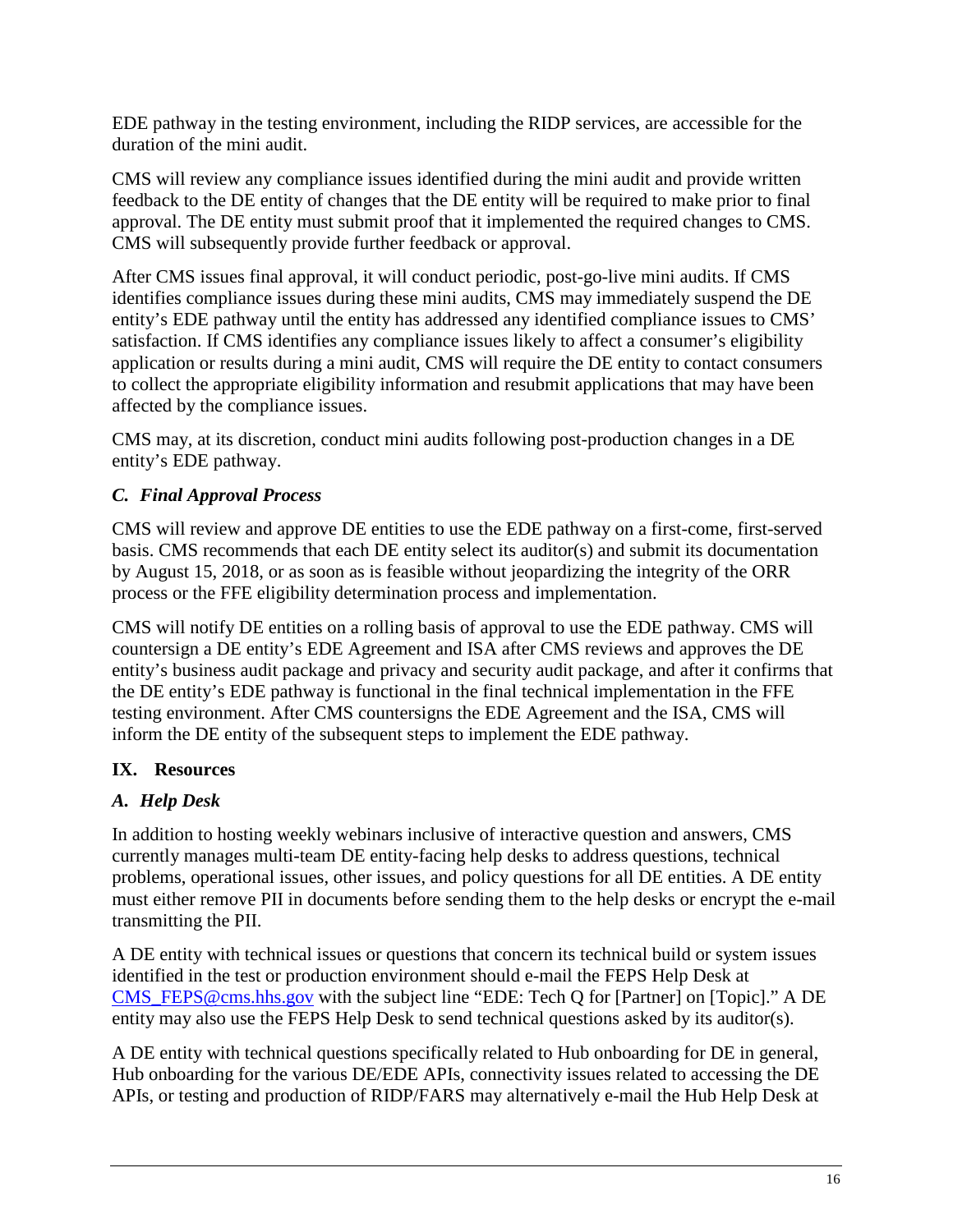[dsh.support@qssinc.com](mailto:dsh.support@qssinc.com) with the subject line "EDE: API Q for [Partner] on [Topic]." Emails to the FEPS Help Desk and Hub Help Desk will be routed to the appropriate DE team.

For a timely response, the DE entity representative submitting the question should ensure that emails to the FEPS Help Desk and Hub Help Desk include the following information:

- Your contact information (e-mail and phone number).
- Name of your organization and either your organization's five-character HIOS ID (if an existing issuer) or DE entity ID (if an existing web-broker).
- At the top of your email, please summarize whether your e-mail concerns an EDE technical question, testing issue, or production issue, where possible. This summarization will enable the Help Desk to route the email to the right SME for a more efficient response.
- If reporting on a technical issue you encounter in production or while testing DE, please include the request/response XMLs/JSONs for troubleshooting (API requests and responses). DE entities must remove PII prior to sending the XML/JSON to the FEPS Help Desk or Hub Help Desk, or the DE entity must encrypt the email.

A DE entity with a policy and compliance question related to the business requirements audit or EDE Agreement should email the DE Help Desk at [directenrollment@cms.hhs.gov](mailto:directenrollment@cms.hhs.gov) with the subject line "EDE: [Audit/Compliance] Q for [Partner] on [Topic]."

A DE entity with a policy and compliance question related to the privacy and security audit, privacy and security controls, or its ISA should email the DE Help Desk at [directenrollment@cms.hhs.gov](mailto:directenrollment@cms.hhs.gov) with the subject line "EDE: [Privacy/Security] Q for [Partner] on [Topic]."

CMS will summarize and share answers to frequently asked questions (FAQs) on EDE that are sent to the DE Help Desk on the CMS-Issuer Technical Work Group (ITWG) webinar, which is open to all issuers and web-brokers on Tuesday afternoons. Please see the following section for webinar details.

If a DE entity has been assigned a DEPOC at CMS, it should copy its DEPOC on all emails it sends to the FEPS Help Desk, Hub Help Desk, and DE Help Desk.

# *B. Potential Webinars*

CMS currently hosts the ITWG webinar weekly on Tuesdays from 3:00 PM to 4:30 PM ET. The ITWG call is open to all web-brokers and issuers operating on the FFE or SBE-FPs. The call-in information is as follows:

Dial-in: 1-877-267-1577 ID: 2284-2124 Webinar URL: <https://webinar.cms.hhs.gov/issuertechnicalworkgroup/>

CMS will continue to use the ITWG call to update the DE community on developments related to EDE and offer interactive question and answer time at the end of each session.

CMS anticipates hosting a separate, additional webinar forum focused solely on those specific issuers and web-brokers interested in implementing EDE, leading up to the start of the 2019